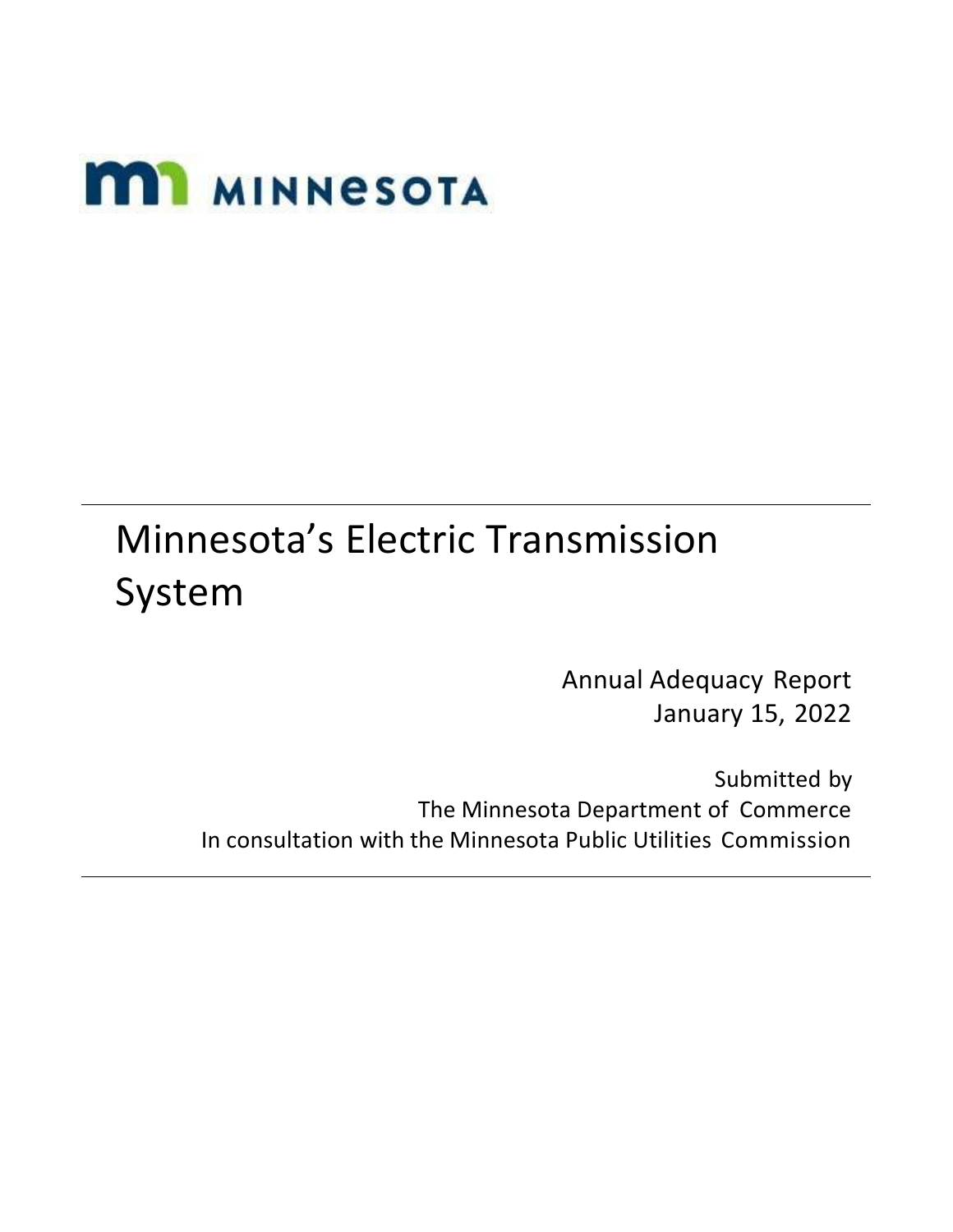## <span id="page-1-0"></span>**Table of Contents**

## **Contents**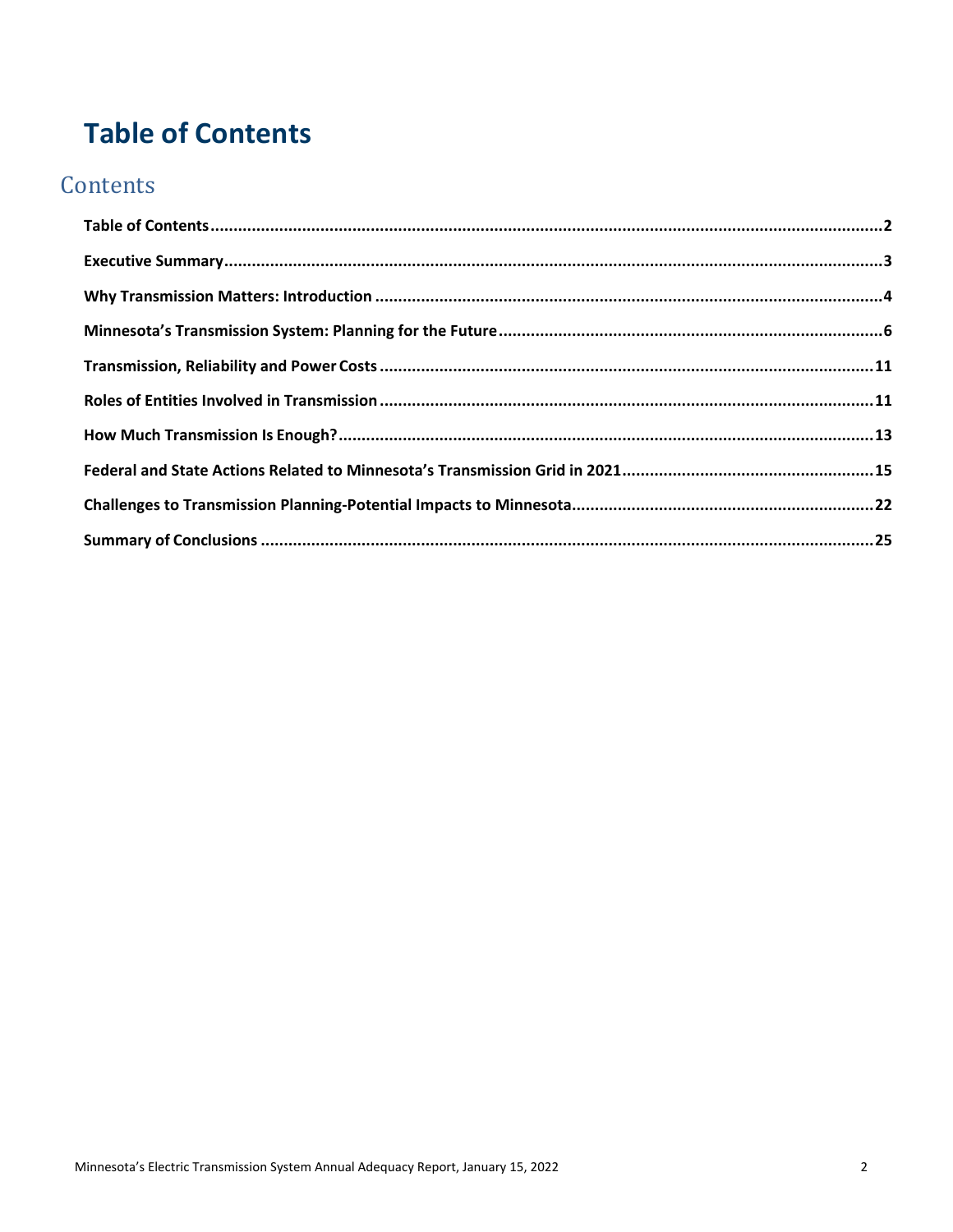## <span id="page-2-0"></span>**Executive Summary**

Minnesota Statutes § 216C.054 requires the Commissioner of the Department of Commerce (Commerce), in consultation with the Minnesota Public Utilities Commission (PUC), to submit an Annual Transmission Adequacy Report to the Legislature. The report is to provide a nontechnical discussion of Minnesota's current electric transmission system and a summary of the transmission planned or in process that is intended to maintain electric service reliability as well as comply with the requirements of state policy goals.<sup>1</sup>

This report reviews why electric transmission is needed and its status in Minnesota—including an update on ongoing or planned transmission projects; how transmission lines are regulated at the state and federal level; provides updates for 2021; and summarizes ongoing long-term challenges and potential solutions. As requested by Minnesota Statute 3.197: This report cost approximately \$2,000.00 to prepare, including staff time.

In 2021, the PUC issued permits for two high-voltage transmission projects: (1) a nine and one-half mile 115 kilovolt line in Becker and Otter Tail Counties, and (2) a 31-mile 345-kV line connecting a proposed 414 megawatt wind energy project to the grid in Redwood County. In addition, six more transmission line projects are currently at various stages of the state permitting process. Of these, five are single purpose lines proposed to connect wind-energy or solar projects to the grid,<sup>2</sup> and one is the Duluth-Loop Project intended to support the grid in that area due to recent coal plant retirements along the North Shore.

Since 2012, when the last CAPX project was approved in Minnesota, the PUC has issued three route permits for larger, high-voltage "backbone" transmission lines (345-kV or above). In 2015 the PUC approved the 50 mile 345-kV ITC-Midwest Minnesota to Iowa line, for which construction was completed in 2019. In June 2020 — following over eight years of planning, environmental review, permitting and construction— Minnesota Power energized a new 225-mile, 500-kilovolt line from the Canadian province of Manitoba to Grand Rapids, Minnesota (the Great Northern Transmission Project). Finally, in 2019 the PUC approved the 50-mile Huntley-Wilmarth 345 kilovolt (kV) transmission line in Southeast Minnesota near Mankato. Xcel Energy completed construction of that project in 2021 and was placed into service during the first week of December 2021.

Regarding other potential future projects, the most recent transmission owners Biennial Transmission Projects Report (2021) includes a list of 103 smaller transmission enhancements Minnesota utilities believe are needed to maintain system reliability over the next five to ten years.<sup>3</sup> While several of the projects listed may be large enough to trigger a state certificate-of-need and a route permit, the Minnesota transmission owners did not identify or propose any specific new large high-voltage 345-kV backbone projects.

The 2021 Biennial Report also shows that Minnesota electric utilities are exceeding the renewable energy standards (RES) in Minn. Stat. § 216B.1691. Some Minnesota utilities, however, now have more aggressive renewable energy goals than required by the RES statute.<sup>4</sup> Some utilities may be able to interconnect new wind and solar projects to the grid using available interconnection capacity at their existing or retiring coal or natural-gas plants. Longer term, meeting these company goals will require more transmission lines.<sup>5</sup>

<sup>1</sup> [Minnesota Statutes](https://www.revisor.mn.gov/statutes/cite/216C.054) § 216C.054

<sup>&</sup>lt;sup>2</sup> Despite recent high transmission network upgrade costs, many new wind and solar projects are currently requesting MISO approval to connect to the high voltage grid throughout the region, including in Minnesota and neighboring states MISO provides a helpful map of the current queue a[t https://giqueue.misoenergy.org/PublicGiQueueMap/index.html.](https://giqueue.misoenergy.org/PublicGiQueueMap/index.html)

<sup>3</sup> <https://www.minnelectrans.com/report-2021.html>

<sup>&</sup>lt;sup>4</sup> [Clean Energy Goals](https://www.minnelectrans.com/documents/2021_Biennial_Report/html/Ch_9_Clean_Energy_Goals.htm) Chapter 9.

Minnesota's Electric Transmission System Annual Adequacy Report, January 15, 2022 <sup>5</sup> See, for example[, CAPX2050 Vision Report,](http://capx2020.com/documents/CapX2050_TransmissionVisionReport_FINAL.pdf) March 2020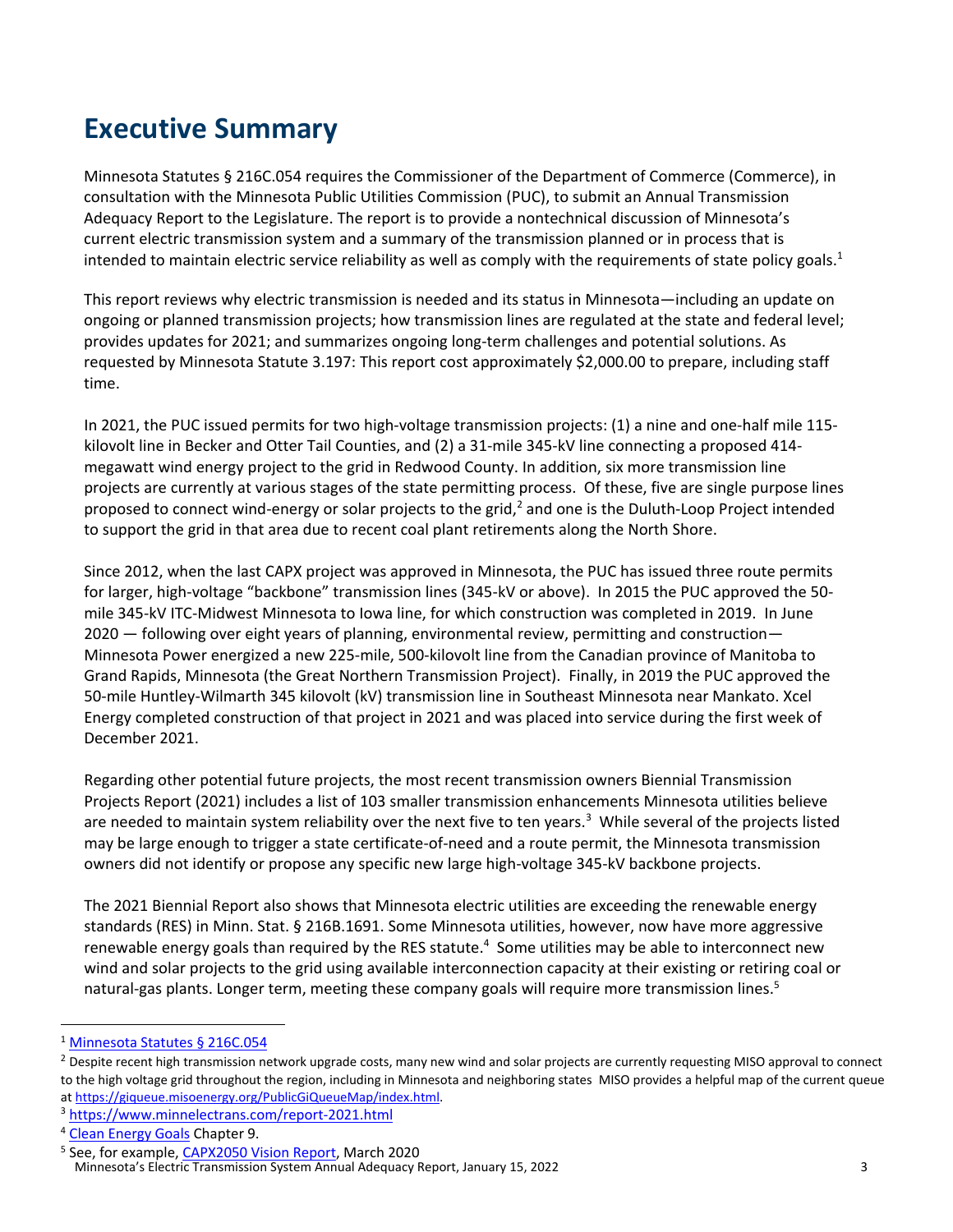Given the long lead time required to plan and build large transmission network upgrades, the PUC in August 2020 required the transmission owners in their 2021 biennial report to report on what transmission upgrades will be needed to meet these company goals.<sup>6</sup>

Rather than identify specific transmission upgrades, the 2021 Biennial Report describes the transmission owner's participation in ongoing Midcontinent Independent System Operator (MISO) planning processes.<sup>7</sup> Section 2.9 of the Biennial Report briefly summarizes the transmission owner's participation in MISO's regional transmission planning work. In addition, Section 9.4 of the Biennial Report summarizes MISO's ongoing Long-Range Transmission Planning (LRTP) effort.<sup>8</sup>

In addition to the LRTP effort, MISO has also started several other initiatives to address the future challenges of a changing generation resource mix over the last two years. For example, MISO is nearing completion of a Joint Targeted Interconnection Queue (JTIQ) Study with the Southwest Power Pool<sup>9</sup>, reviews of enhanced transmission technology and battery storage planning. Along with the LRTP process, these efforts are intended to help evaluate approaches and tradeoffs on how best to deliver reliable, low cost, low-carbon energy to consumers in Minnesota and the entire MISO region over the next decade and beyond.

Finally, recognizing the general lack of progress on high-voltage transmission planning throughout the United States, the Federal Energy Regulatory Commission (FERC) started two new interstate transmission initiatives in 2021. The first is a potential federal rulemaking (Advanced Notice of Proposed Rulemaking) process to address transmission planning and generator interconnection issues<sup>10</sup> and the second is a new state/federal electric transmission task force.<sup>11</sup>

## <span id="page-3-0"></span>**Why Transmission Matters: Introduction**

Generally, electricity is delivered to consumers via three main steps: 1) electricity is produced at various generation facilities, 2) it is then transmitted on an integrated system of high voltage transmission lines, and 3) is delivered to consumers through a distribution system of lower voltage power lines.

The link between the production (generation) of electricity and delivery (distribution) to consumers, transmission plays a vital role in helping to ensure that consumers have low-cost, reliable energy. Further, as more, and smaller generation facilities are added to the distribution system (also known as distributed generation), the dynamic and interconnected nature of the electricity system requires transmission to adapt to resulting changes in flows of electricity. The transmission system can be impacted by changes in either supply or demand for energy and power.

While transmission is a critical component in providing electric service, it accounts for a much smaller percentage of utility costs than either generation or distribution facilities. For example, transmission typically accounts for about 15 percent of the costs of providing electric service while generation and distribution account for the other 85 percent. Utilities that move large amounts of power over long distances tend to have relatively more transmission costs as a percentage of total costs due to the length of the transmission lines and the line losses experienced in the transport of electricity.

<sup>6</sup>[Minnesota PUC Order Accepting Biennial Transmission Report, Docket No. E-999/M-19-205](https://www.edockets.state.mn.us/EFiling/edockets/searchDocuments.do?method=showPoup&documentId=%7bB0DF0774-0000-C01A-A17E-479DDA7EBD07%7d&documentTitle=20208-166007-01)

<sup>&</sup>lt;sup>7</sup> MISO has primary responsibility for planning and operating the high-voltage grid for our region.

<sup>&</sup>lt;sup>8</sup> See, for example, [Long Range Transmission Planning Update to MISO Board 12.7.2021](https://cdn.misoenergy.org/20211207%20System%20Planning%20Committee%20of%20the%20BOD%20Item%2005%20Reliability%20Imperative%20LRTP608458.pdf)

<sup>&</sup>lt;sup>9</sup> Summarized in the following presentation: MISO SPP JTIQ Update 12.3.2021

<sup>&</sup>lt;sup>10</sup> See Press Release at[: FERC ANOPR Press Release](https://cms.ferc.gov/news-events/news/ferc-begins-reform-process-build-transmission-system-future)

Minnesota's Electric Transmission System Annual Adequacy Report, January 15, 2022 <sup>11</sup> <https://www.ferc.gov/TFSOET>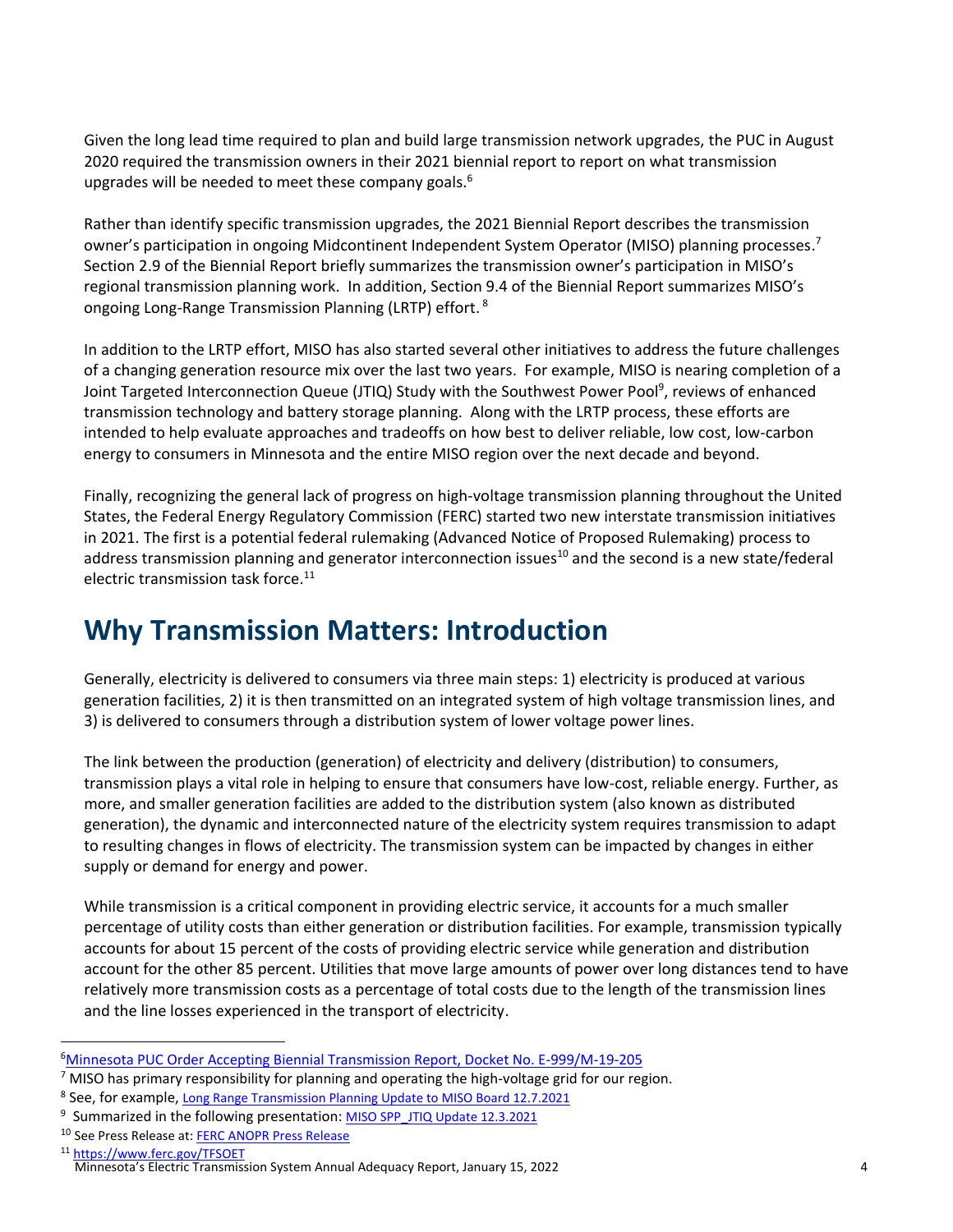When the original transmission facilities in Minnesota were built in the 1960s, they were designed primarily to interconnect an individual utility's generation and distribution facilities, and secondarily to interconnect neighboring utilities to each other to provide additional backup power and reliability.

Over time, the focus on transmission planning and reliability has grown to include interconnecting broader regions, even as the need to connect a utility's generation and distribution systems remains. This evolving design enables utilities to access other generation or transmission systems if something goes wrong on an individual utility's system. Interconnection with other electric systems provides a more reliable system overall than isolated systems and allows utilities to access lower cost power from other suppliers, or purchase power on a temporary basis rather than building a generation facility that may be used only occasionally.

More recently, there has been a need to adapt transmission systems to respond to changes in distribution systems. Transmission helps companies and states engage in a greater degree of specialization and thus allows the system of interconnected utilities to operate more efficiently and reliably than if each utility or state were operated on a stand-alone basis.

The nation's transmission grid is split into three sections: The Eastern Interconnection, the Western Interconnection, and the Electric Reliability Council of Texas (ERCOT). Reliability of the transmission grid in the Eastern Interconnection in which Minnesota is located is overseen by the Midwest Reliability Organization (MRO), as shown in Map 1 and as discussed below.



**Map 1: Map of Regional Reliability Areas**

Electricity follows the laws of physics: it follows the path of least resistance. Electricity placed onto the interconnected transmission grid can be withdrawn at any other place within the interconnection if there is no congestion on the transmission system. Moreover, the electrical system must be balanced in real time, meaning that the amount of electricity being produced at any given time must essentially equal the amount of electricity being used by consumers. Because in most cases electricity cannot yet be stored in a cost-effective manner, the transmission system helps maintain this balance at a lower cost by allowing electricity to flow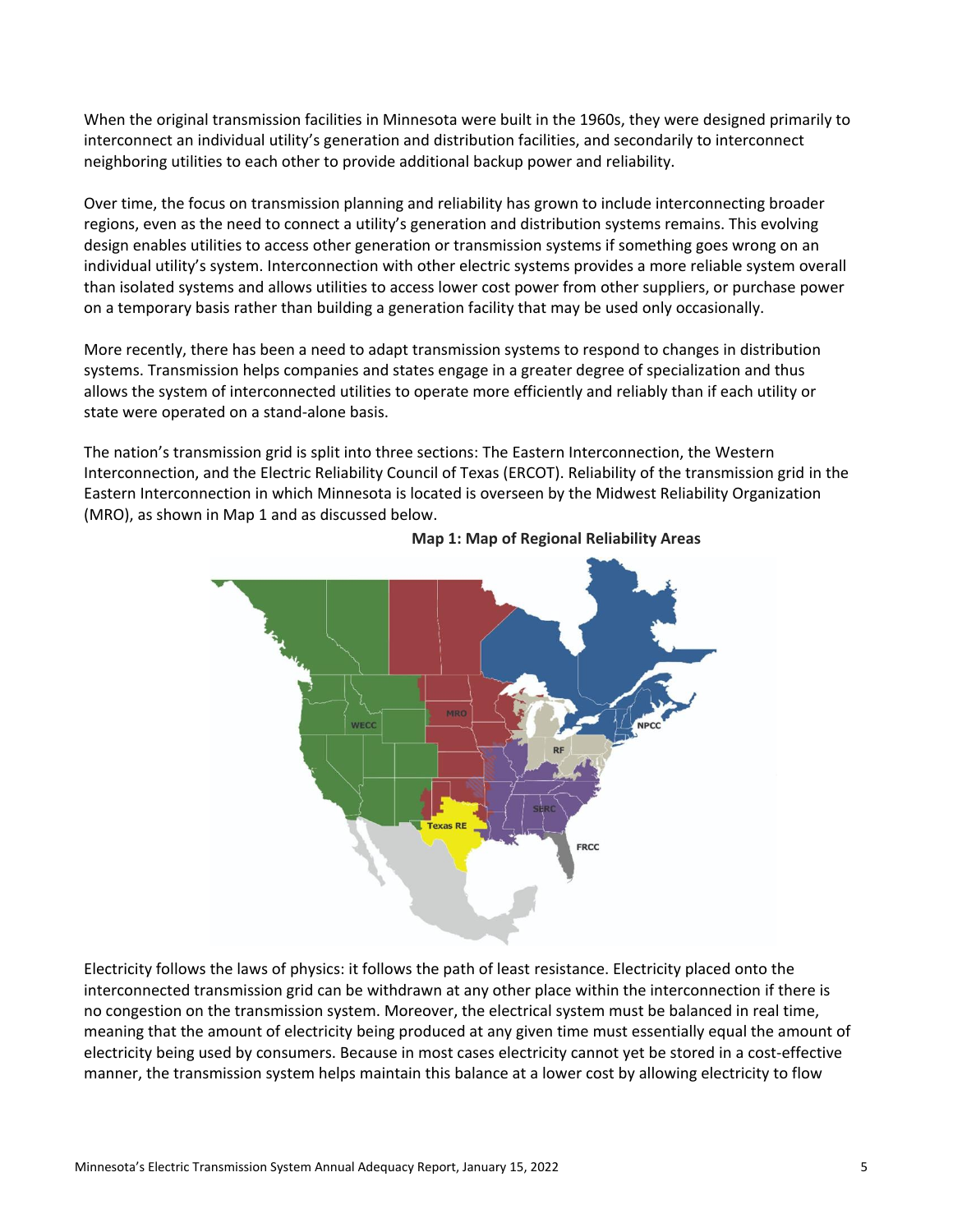through the broader electrical system where possible.<sup>12</sup>

## <span id="page-5-0"></span>**Minnesota's Transmission System: Planning for the Future**

Determining the amount of transmission infrastructure needed to provide economic and reliable electric service in Minnesota requires balancing the risk of building too much transmission with the risk of building too little. These risks are not symmetrical. If more transmission capacity is built than needed to deliver electric service from available generation resources, the system will be relatively free of transmission constraints, but will be higher cost than is necessary to provide adequate service.

If too little capacity is built for the delivery of electric service from existing and new generation resources, the transmission cost component of providing electricity service may be lower, but there could be a cost to Minnesota's overall economy. Economic costs could include less reliable power, curtailment of low-cost generation and the use of higher cost generation resources that would result in higher overall costs than the cost of building transmission.

#### **2021 Transmission Projects**

In 2021, the PUC issued permits for two high-voltage transmission projects: (1) the nine and one-half mile 115-kV Frazee to Erie line in Becker and Otter Tail Counties, and (2) a 31-mile 345-kV line connecting the proposed 414-megawatt Plum Creek wind energy project to the grid in Redwood County.

In addition, there are six (6) transmission line projects currently at various stages of the state permitting process. Of these, four are single purpose lines proposed by non-utility project developers to connect windenergy or solar projects to the grid and one interconnection proposed by Xcel Energy: (1) a 161 kV line for Big Bend Wind, (2) a 345-kV line for Byron Solar, (3) a 161-kV line for Dodge County Wind (4) a 161-kV line for Three Waters Wind, and (5) two short (3.2 miles and 1.7 miles) 345-kV lines needed for Xcel's Sherco Solar Project. PUC docket numbers and more details are available in the annual Power Plant Siting Act update report.<sup>13</sup> The sixth transmission project is the Duluth-Loop project proposed by Minnesota Power. The purpose of that project is to support the grid in the Duluth area due to recent coal plant retirements along the North Shore, as described in more detail below.

#### **Biennial Transmission Report**

Minnesota Statute § 216B.2425 requires utilities that own or operate electric transmission facilities in the state to report by November 1 of each odd-numbered year on the status of the transmission system, including present and foreseeable inadequacies and proposed solutions. The last Biennial Transmission Report was filed on November 1, 2021.

The sixteen (16) participating utilities also jointly maintain the following website that provides information

 $12$  Technologies to store electricity for later use includes batteries, pumped hydro, compressed air, flywheels, and the transmission system itself. For example, "pumped storage hydro" in effect stores the electricity in the potential energy of water, by using electricity at times when little power is being used for other purposes to pump large amounts of water into a reservoir. Later, when electricity is needed or more expensive, this reservoir water is sent through a hydro-power turbine, generating electricity. This technology's use is restricted due to the need for both a large amount of water to make it viable and large ponds to store the water and generate the hydropower. Storage is discussed further below.

Minnesota's Electric Transmission System Annual Adequacy Report, January 15, 2022 <sup>13</sup> [Department of Commerce PPSA Annual Summary 2021](https://www.edockets.state.mn.us/EFiling/edockets/searchDocuments.do?method=showPoup&documentId=%7b40B57C7D-0000-C716-AFCD-898DC5A76824%7d&documentTitle=202112-180356-01)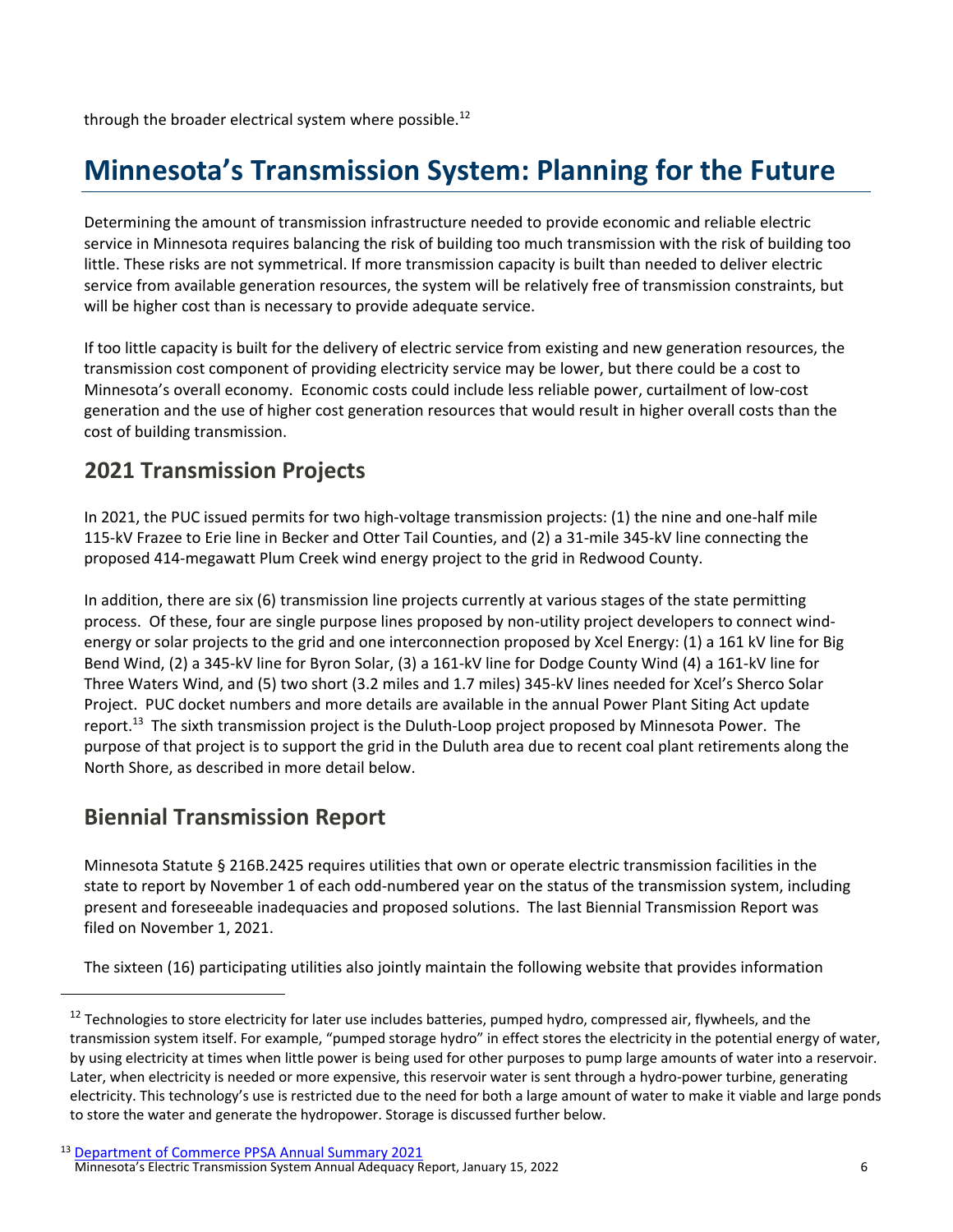about transmission planning and projects: [http://www.minnelectrans.com.](http://www.minnelectrans.com/)

Detailed information (including maps) on all transmission inadequacies is broken down into six geographic zones of the state: Northeast, Northwest, West Central, Twin Cities, Southwest and Southeast. The transmission-owning utilities operating in these six geographical zones work together to develop each zone's report. The six zones in the state are shown in map 4 below.



#### **Map 4: Geographic Zones for Transmission Reporting**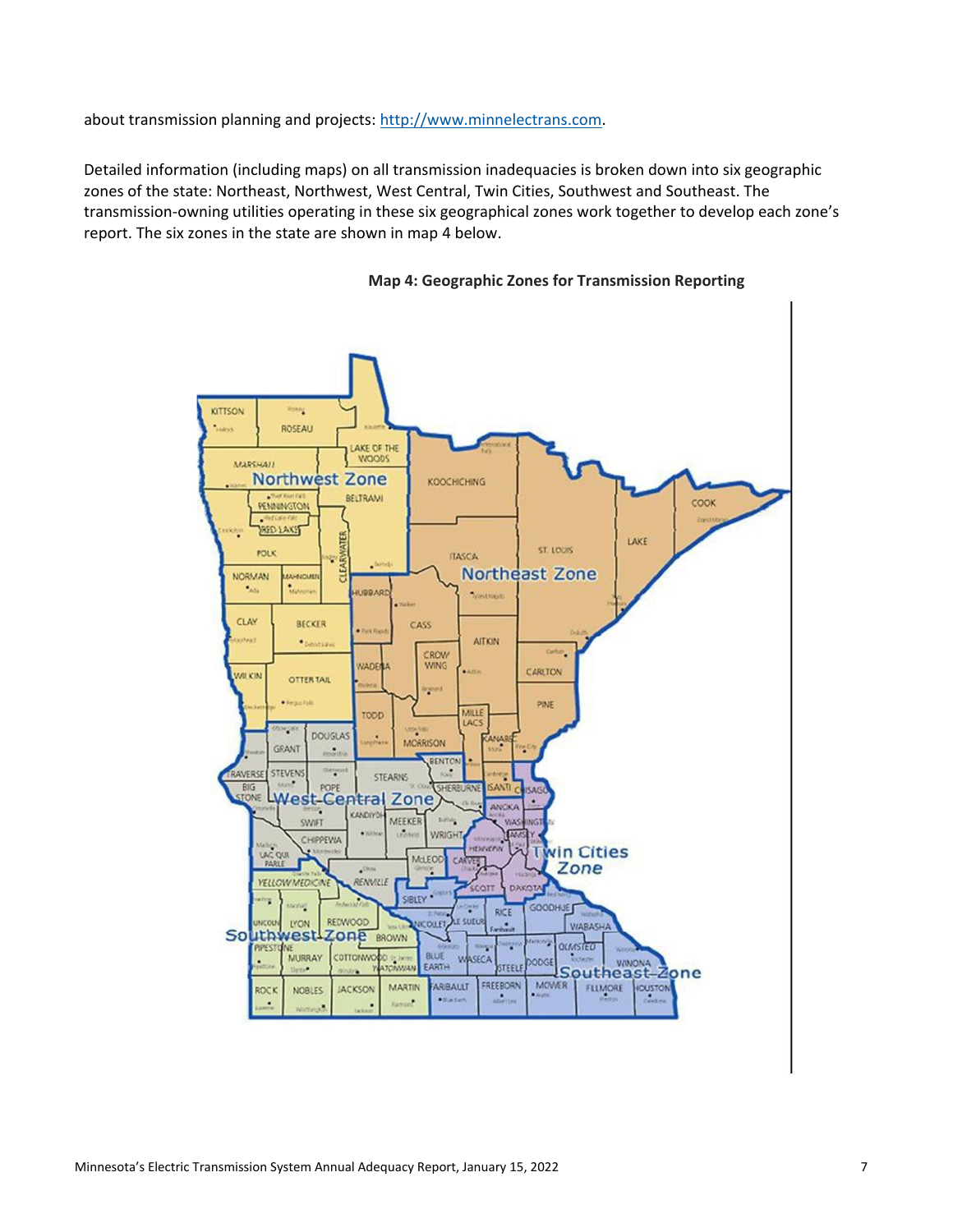The 2021 Biennial Transmission Projects Report identifies 103 separate, "reasonably foreseeable future inadequacies" in the transmission system across the state, including 58 new ones for this year's report. The inadequacies identified fall into one or more of the following general categories: load interconnection, generator interconnection, thermal overloads, and voltage violations. Several of these projects may require a state certificate of need and a route permit. No specific, larger "backbone" transmission line projects are included in the 2021 Biennial Report. The report lists and describes each of the 103 identified future inadequacies and potential solutions by planning zone, including the underlying reasons for the project and the alternatives considered.

#### **Northeast Zone Projects**

The Northeast Zone has the largest number of inadequacies and potential future projects. The three largest potential projects in the Northeast Zone, each of which would require a state certificate of need, are summarized briefly below: (1) the Duluth Area 230 kV Project, (2) Iron Range-Arrowhead 345 kV Project and (3) the Duluth Loop Reliability Project. Minnesota Power has applied for permits for the Duluth Loop Project, but the others will likely not be needed for five years or more.

The Duluth Area 230 kV Project includes, among other things, an upgrade of an existing line from 115 kV to 230 kV between the Arrowhead and Hilltop substations. For a variety of reasons summarized in the report, the timing of the need for the upgrade is uncertain, and it may be delayed for five years or more.

The Iron Range – Arrowhead 345 kV line, would extend a double circuit 345 kV line from Grand Rapids to the existing Arrowhead 345 kV Substation near Duluth. This project was formerly coupled with the Great Northern Transmission Line, but the two projects were subsequently decoupled due to the lack of sufficient transmission service requests to justify the 345 kV connection to Arrowhead. Should the project become necessary in the future due to additional transmission service requests or other system reliability needs or regional transmission benefits, it will be advanced at that time.

The Duluth Loop Project, includes: (1) construction of about 14 miles of new 115 kV transmission line between the Ridgeview, Haines Road, and Hilltop Substations in the Duluth region; (2) construction of a new approximately one-mile extension connecting an existing 230 kV transmission line to the Arrowhead Substation; (3) upgrades to the Ridgeview, Hilltop, Haines Road, and Arrowhead substations; and (4) reconfiguration, rebuild, and upgrades to existing transmission lines and communications infrastructure in the Project area. The project has been proposed because since 2015, seven of the coal-fired generating units located in the Arrowhead have been idled, retired, or converted to natural gas. In 2015, the two units at the Laskin Energy Center were converted from coal-fired baseload units to natural gas peaking units. Also, in 2015, Minnesota Power retired one of the units at Taconite Harbor. With PUC approval of its 2015 Integrated Resource Plan, Minnesota Power idled the other two Taconite Harbor units in the fall of 2016 with all coal-fired operations were retired by 2020. As a result, these transmission upgrades have been proposed to maintain reliability in the area.

Finally, Minnesota Power is also considering converting one of the existing units at the Boswell Energy Center into a synchronous condenser to provide voltage support in the Iron Range area as the existing coal plants are retired. The decision on whether to install a synchronous condenser is not planned until 2023 or beyond.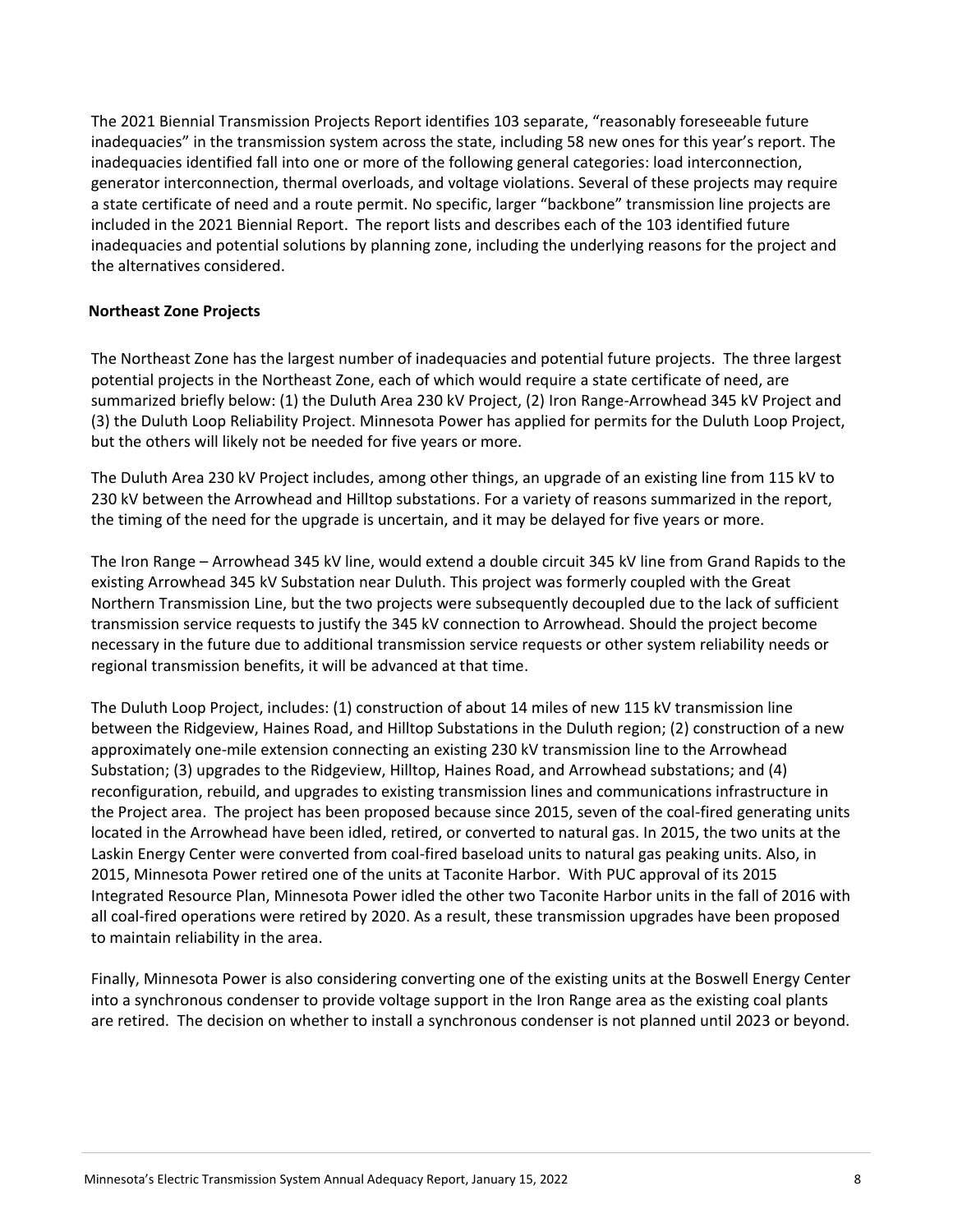#### **Projects in Other Zones**

Although the Northeast Zone has the most potential future transmission projects listed, the 2021 report includes important new or upgraded projects in the other zones. For example, there are nine rebuild or upgrade projects and one new 115-kV line listed in the Northwest Zone as proposed by Otter Tail Power, GRE and Minnkota. The West-Central Zone has sixteen proposed projects, including one new 27-mile 115-V transmission line that would need a certificate of need and route permit: the Appleton-Benson project. The Appleton-Benson project has a planned in-service date of May 2025. In the Twin Cities Zone, the report lists eleven rebuild or equipment upgrade projects, none of which require state approval. The Southeast Zone has eleven rebuild or retirement projects listed, all rebuild, retirement or maintenance projects. Finally, in the Southeast Zone, there are eleven Xcel Energy and ITC Midwest projects described, including the Rochester-Wabaco 161 Rebuild Project, which has been a limiting transmission congestion point in the area for several years.

#### **Renewable Energy Standard Compliance**

The Minnesota transmission owners are required to report any transmission upgrades needed to meet upcoming milestones of the Minnesota Renewable Energy Standard (RES). The 2021 Biennial Transmission Projects Report, however, again illustrates that utilities already largely meet or exceed the present RES requirements through 2030 and expect to have enough renewable generation and transmission to meet future RES milestones. All utilities have satisfied their respective compliance requirements and expect to continue to achieve and maintain all compliance requirements into the future.

In part because of increasingly lower wind and solar energy generation costs and consumer demand, most Minnesota utilities now have more aggressive renewable energy goals than required by the RES statute.<sup>14</sup> Meeting these goals with large wind and solar projects located in more rural areas may require more transmission lines.<sup>15</sup> Given the long lead time required to plan and build large transmission network upgrades, the 2021 version of the report includes a description of ongoing long-range regional transmission studies and the transmission owner's involvement in these efforts.

#### **CapX2050 Transmission Vision Study**

The transmission lines built over the last decade as part of the CapX2020 initiative have already reached capacity,<sup>16</sup> so in March 2020, a consortium of 10 upper Midwest utilities (now called Grid North Partners<sup>17</sup>) issued a new report.<sup>18</sup> The CAPX 2050 report was not a transmission planning study but is intended to educate and inform Upper Midwest policymakers and other stakeholders of the implications of a future that is even more reliant on wind and solar resources.

The report discussed four critical findings related to dispatchable and non-dispatchable resources that are necessary to continue operating a safe, reliable, and affordable grid:

• Dispatchable resources support the electric grid in ways that non-dispatchable resources presently cannot and therefore, some dispatchable resources will be necessary.

<sup>14</sup> [2021 Biennial Transmission Owners Report](https://www.minnelectrans.com/report-2021.html) Chapter 9.

<sup>&</sup>lt;sup>15</sup> See, for example[, CAPX2050 Vision Report,](http://capx2020.com/documents/CapX2050_TransmissionVisionReport_FINAL.pdf) March 2020

<sup>&</sup>lt;sup>16</sup> Sections of the CAPX projects are "double-circuit capable" with only one circuit currently constructed. See, e.g. Hampton to La [Crosse Minnesota PUC route permit order, May 2012](https://mn.gov/eera/web/project-file?legacyPath=/opt/documents/25731/PUC%20Order%20and%20FOF_053012.pdf)

<sup>17</sup> Grid North Partners - [an evolution of CapX2020](https://gridnorthpartners.com/)

<sup>&</sup>lt;sup>18</sup> [CAPX2050 Report,](http://capx2020.com/documents/CapX2050_TransmissionVisionReport_FINAL.pdf) March 2020

Minnesota's Electric Transmission System Annual Adequacy Report, January 15, 2022 9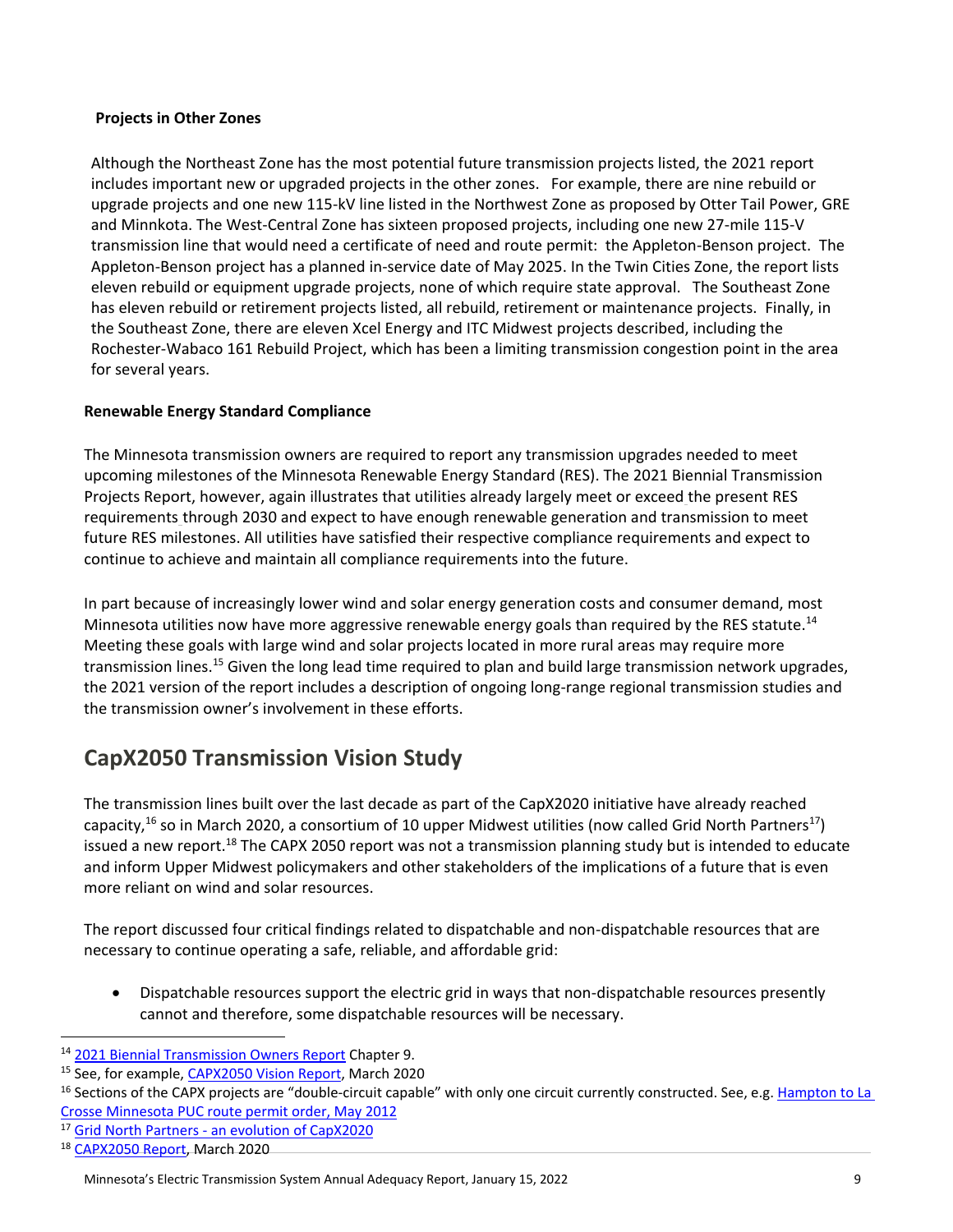- The ability for system operators to meet real-time operational demands will be more challenging and therefore, new tools will need to be developed and operating procedures created to address the challenges.
- More transmission system infrastructure will be needed in the upper Midwest to accommodate the transition of generation resources.
- Non-dispatchable resources alone will be incapable of meeting all consumer energy requirements and therefore, there will be a need to understand and promote a future electric grid that can continue to meet consumer energy requirements safely, reliably and affordably.

#### **MISO Long‐range Transmission Planning**

MISO is primarily responsible for planning high-voltage transmission system in the region. Because of the evolving generation mix, emerging transmission constraint problems, and the long lead time required for new large transmission projects, regulatory and government leaders continue to advocate for MISO and other transmission operators to engage in long-range planning.

On June 13, 2019, for example, the Organization of MISO States (OMS) board approved a statement of principles for long-range transmission planning to help guide MISO away from reliability-based, short-term incremental transmission planning.<sup>19</sup> In addition, on September 17, 2019, the Governors of Minnesota, Iowa, Michigan, Arkansas, Wisconsin and the Premier of Manitoba submitted a letter to MISO requesting a new long-range study of the transmission system.<sup>20</sup> On September 8, 2020, on behalf of the Midwestern Governor's Association, Minnesota Governor Tim Walz and Iowa Governor Kim Reynolds sent an additional letter to each of the regional transmission system operators: MISO, Southwest Power Pool, Inc. (SPP) and PJM Interconnection L.L.C. (PJM) encouraging their on-going long-range transmission planning efforts.<sup>21</sup>

In May 2020, Grid North Partners (then CapX2020) sent a letter to the MISO requesting a comprehensive, long-term transmission planning analysis using an integrated approach to identify a plan to optimally meet the 2030 goals of utilities, their customers, and policymakers in the Upper Midwest. Grid North Partners' members, both individually and collectively, are engaged and participating in the MISO LRTP effort. In support of the MISO LRTP, Grid North Partners has commenced an informal technical study effort focused on more localized issues within the Grid North Partners footprint. All relevant potential options and findings have and will be supplied to MISO for potential inclusion in the LRTP.

MISO initiated their long-range planning effort in August 2020 and is in the process of developing a long-range study to better assess what upgrades over the next 20 years may be needed. Details on how the long-range "roadmap" will be used to evaluate specific potential transmission project reviews and approvals are still evolving.<sup>22</sup> Under its most recent schedule MISO intends to file a new regional cost allocation with FERC by mid-January 2022 and to propose an initial group of regional transmission projects for the northern part of MISO by May or June 2022.<sup>23</sup>

In addition, MISO and SPP have begun a related but separate process to evaluate potential joint transmission projects that would reduce transmission upgrade costs when proposed new generation projects affect both

<sup>21</sup> [September 8, 2020 MGA Letter to RTOs](https://8jk.4e3.myftpupload.com/wp-content/uploads/ChairsAgenda/2019-Reynolds/MID-GRID/Phase2/MGA-Letter-to-RTOs.pdf)

<sup>19</sup> [OMS Long-Range Planning Principles](https://www.misostates.org/images/stories/Filings/Board_comments/2019/Letter_to_John_Bear_REgarding_Long_Range_Planning_Principles_for_website.pdf)

<sup>&</sup>lt;sup>20</sup> [MGA Initial Letter to MISO Long-Range Planning,](https://www.midwesterngovernors.org/wp-content/uploads/Documents/LetterToMISO-.pdf) September 17, 2019

<sup>22</sup> [MISO Long-Range Planning Roadmap](https://cdn.misoenergy.org/20201014%20PAC%20Item%2004a%20Long%20Range%20Transmission%20Planning%20(LRTP)482449.pdf)

<sup>&</sup>lt;sup>23</sup> [LRTP Update to MISO Board December 7, 2021,](https://cdn.misoenergy.org/20211207%20System%20Planning%20Committee%20of%20the%20BOD%20Item%2005%20Reliability%20Imperative%20LRTP608458.pdf) See Slide 8 for schedule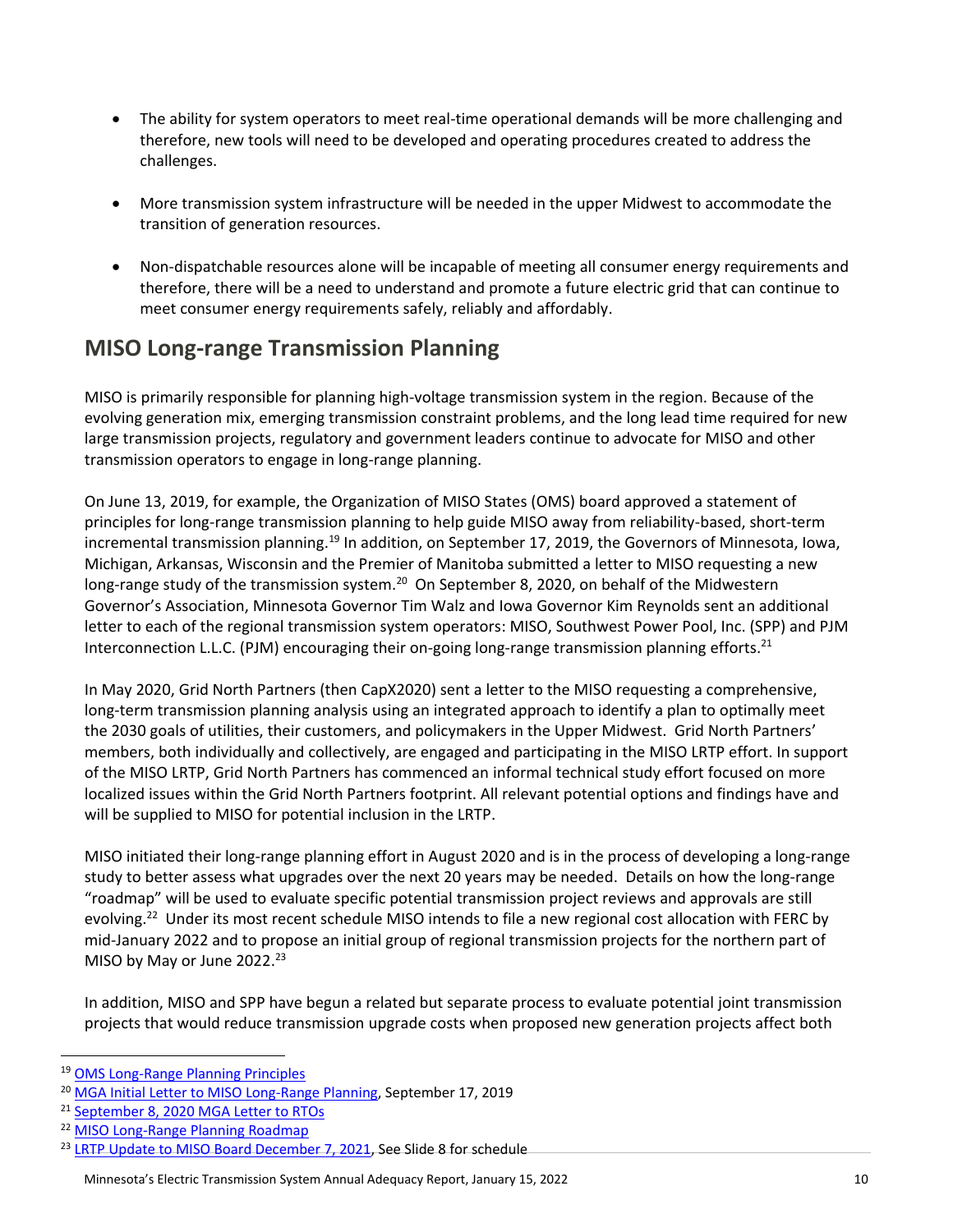transmission networks. Initial planning for this joint MISO/SPP effort, started in December 2020.<sup>24</sup> A report is expected from this process in January 2022.

## <span id="page-10-0"></span>**Transmission, Reliability and Power Costs**

Adequate transmission is essential to ensure Minnesotans have reliable electric service. When there are areas with constraints or shortages in transmission capacity, there are more frequent power outages and lower power quality (which can affect sensitive equipment such as computers). Since Minnesotans depend heavily on reliable power in their homes and businesses, it is critical to ensure that electric service is as reliable as reasonably possible to minimize the cost to Minnesota's economy in lost production, disruption and potential harm to systems that depend on electricity. For example, electricity is needed to run the pumps that deliver natural gas and other fuels to consumers. In addition, for most utilities the largest users of electricity are mining and manufacturing businesses that rely on electricity to produce and deliver products.

Inadequate transmission capacity also increases the cost of power delivered on the system. The entire electric system starts by using the least-cost generators available and adds power from generators that are increasingly more expensive to operate as demand increases. Electricity follows the path of least resistance, meaning it moves from more congested to less congested transmission lines. When there is not enough transmission capacity, certain paths on the system become congested, causing operators of the electric system to decrease the amount of electricity produced by cheaper generators in congested areas and increase electricity produced by more expensive generators in areas free of congestion. As a result, when transmission congestion leads to the use of higher-cost generation facilities to produce electricity, the cost of power goes up.

### <span id="page-10-1"></span>**Roles of Entities Involved in Transmission**

Numerous entities can have an impact on the design and cost of the transmission system that serves Minnesota. Clearly determining responsibility and assigning authority for different aspects of transmission planning and reliability will be critical moving forward. For example, because transmission lines located outside of the state help serve Minnesota customers, utilities that own those facilities, and the states that regulate those utilities, can affect the design and cost of the transmission grid. While transmission owning utilities are involved in these matters, so are other federal and state nonutility organizations, including the following.

- 1. **The Federal Energy Regulatory Commission** (FERC) regulates the wholesale rates that utilities charge for transmission service and the type of transmission services provided.
- 2. **MISO and SPP** do not own transmission or generation facilities, but work with utilities that voluntarily choose to be their members to operate the regional transmission system reliably and in the least-cost manner through energy and capacity markets.<sup>25</sup> MISO and SPP assist their members in developing longterm transmission plans for the region. MISO members currently operate in all or part of 15 states plus the Canadian province of Manitoba.<sup>26</sup> MISO cannot require its members to build new resources, nor is it

<sup>24</sup> [MISO SPP\\_JTIQ Update 12.3.2021,](https://cdn.misoenergy.org/20211203%20MISO%20SPP%20JTIQ%20Study%20Update608714.pdf) December 3, 2021

<sup>&</sup>lt;sup>25</sup> MISO and SPP are called Regional Transmission Organizations, which are responsible for moving electricity over large interstate areas. Despite this geographical definition, electric utilities can choose which Regional Transmission Organization to join and, if they meet the terms of the agreements, could switch to another Regional Transmission Organization.

<sup>&</sup>lt;sup>26</sup> As shown in Map 2, below, MISO covers some or all the following states: Arkansas, Illinois, Indiana, Iowa, Kentucky, Louisiana, Manitoba, Michigan, Minnesota, Mississippi, Missouri, Montana, New Orleans, North Dakota, South Dakota, Texas and Wisconsin.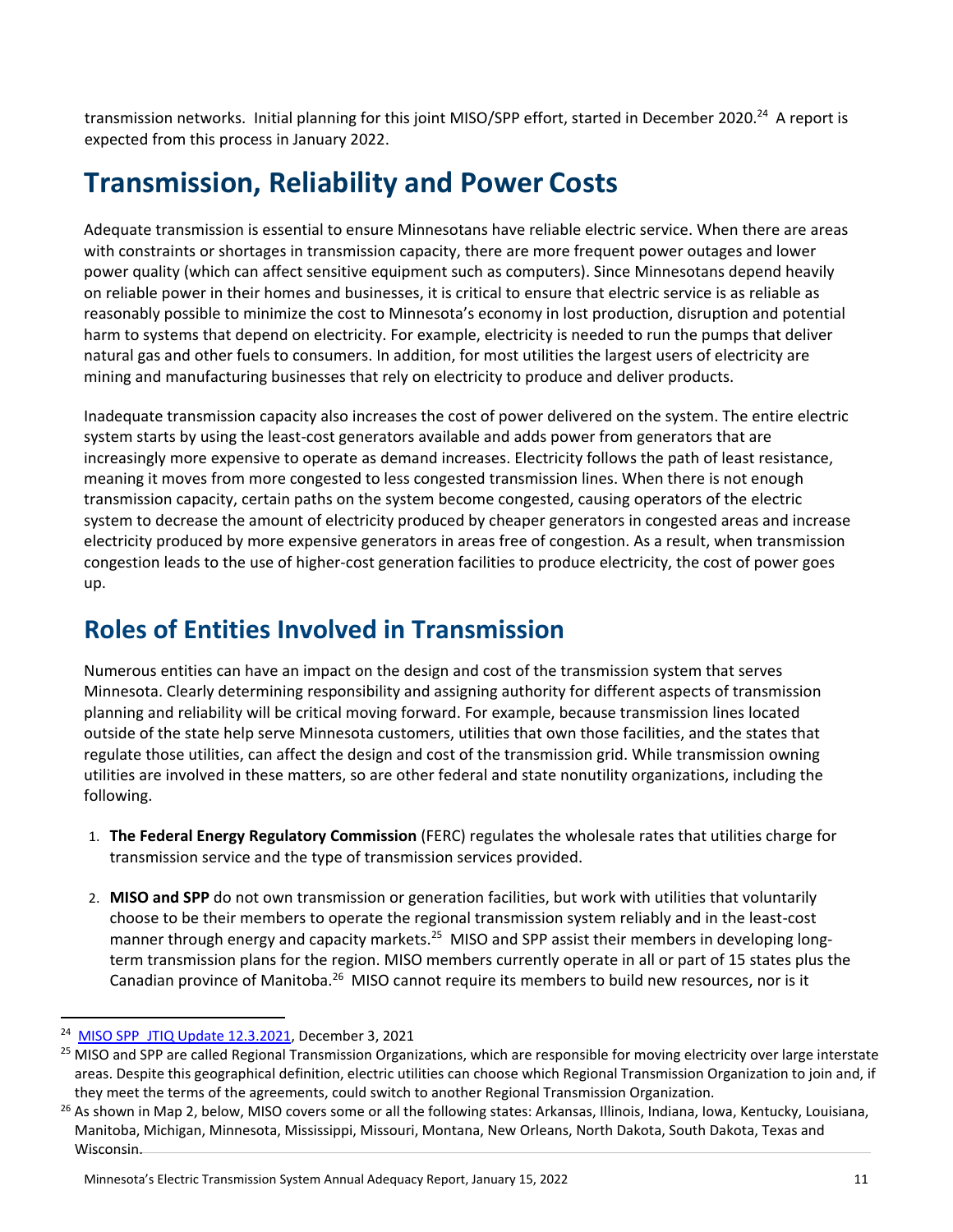responsible for the development of long-term plans for generation. FERC regulates the rates and practices of MISO and SPP.

- 3. **The North American Electric Reliability Corporation** (NERC) develops and enforces certain electric reliability standards for what is known as the "Bulk Power System" or "the grid." There are seven NERC Reliability Regions covering the United States and Canada, as shown in Map 1. Minnesota is in the "MRO" region, as noted above. NERC's other reliability organizations are the Western Electricity Coordinating Council, Inc. (WECC), Texas Reliability Entity (Texas RE), Northeast Power Coordinating Council, Inc. (NPPC), Reliability First (RF), SERC Reliability Council (SERC, the successor to the Southeast Electric Reliability Council), and Florida Reliability Coordinating Council, Inc. (FRCC). Because an outage in one part of the grid can affect other parts of the grid, NERC coordinates among these regions.
- **4. The Midwest Reliability Organization** (**MRO**), with members in eight states (Minnesota, Wisconsin, Iowa, North Dakota, South Dakota, Nebraska, Montana and Illinois) and two Canadian Provinces (Manitoba and Saskatchewan), develops and ensures compliance with regional and interregional electric standards for the transmission system and performs assessments of the grid's ability to meet the demands for electricity.
- 5. **The Organization of MISO States** (OMS) is a self-governing organization of representatives from the regulatory commissions of 15 states, the City of New Orleans and Manitoba. The regulatory commissions have certain authorities over transmission-owning utilities participating in MISO. The OMS examines various issues and makes recommendations to MISO, FERC and other relevant government agencies regarding matters that affect state jurisdiction and other regional transmission matters. PUC represents Minnesota in OMS. In addition, the Department of Commerce represents Minnesota as an associate member and, along with other Public Consumer Advocates such as the Minnesota Office of Attorney General's Residential Utilities and Antitrust Division, participates in the efforts and activities of OMS and MISO.
- 6. **The PUC** requires Minnesota utilities to develop enough transmission to reliably serve load. The Commission also regulates the retail rates of Minnesota's investor-owned utilities, including the amount of transmission costs that can be recovered from their retail customers. In addition, while the PUC does not regulate the wholesale rates charged by Minnesota's investor-owned utilities, it does ensure that these utilities allocate transmission costs and revenues appropriately at the retail level, considering factors such as the types or classes of retail customers and their usage.
- 7. **The Division of Energy Resources at the Minnesota Department of Commerce** investigates matters pending before the Commission and makes recommendations to address proposals by utilities and others.

Because it is heavily involved in Minnesota's electric transmission system, MISO warrants further discussion. As noted above, MISO is a Regional Transmission Organization (RTO) created and regulated by FERC. MISO is involved in numerous matters that are critical to the reliable and low-cost operation of the bulk transmission system. These activities include: planning for contingencies if large generation plants are retired or transmission components fail; conducting engineering analyses of the effects of various changes to the generation fleet or transmission components of the system as a whole; planning for transmission needs in the MISO region; coordinating with other RTOs in the Eastern Interconnection System; monitoring the day-to-day (and minute-to-minute) operations of the regional transmission system; determining which generation units will operate (from lowest to highest cost) in the energy market at any given time; addressing the operational effects of congestion on the transmission system; and analyzing where the greatest congestion exists. Staff of the Department of Commerce and Commission participate in various MISO workgroups and committees.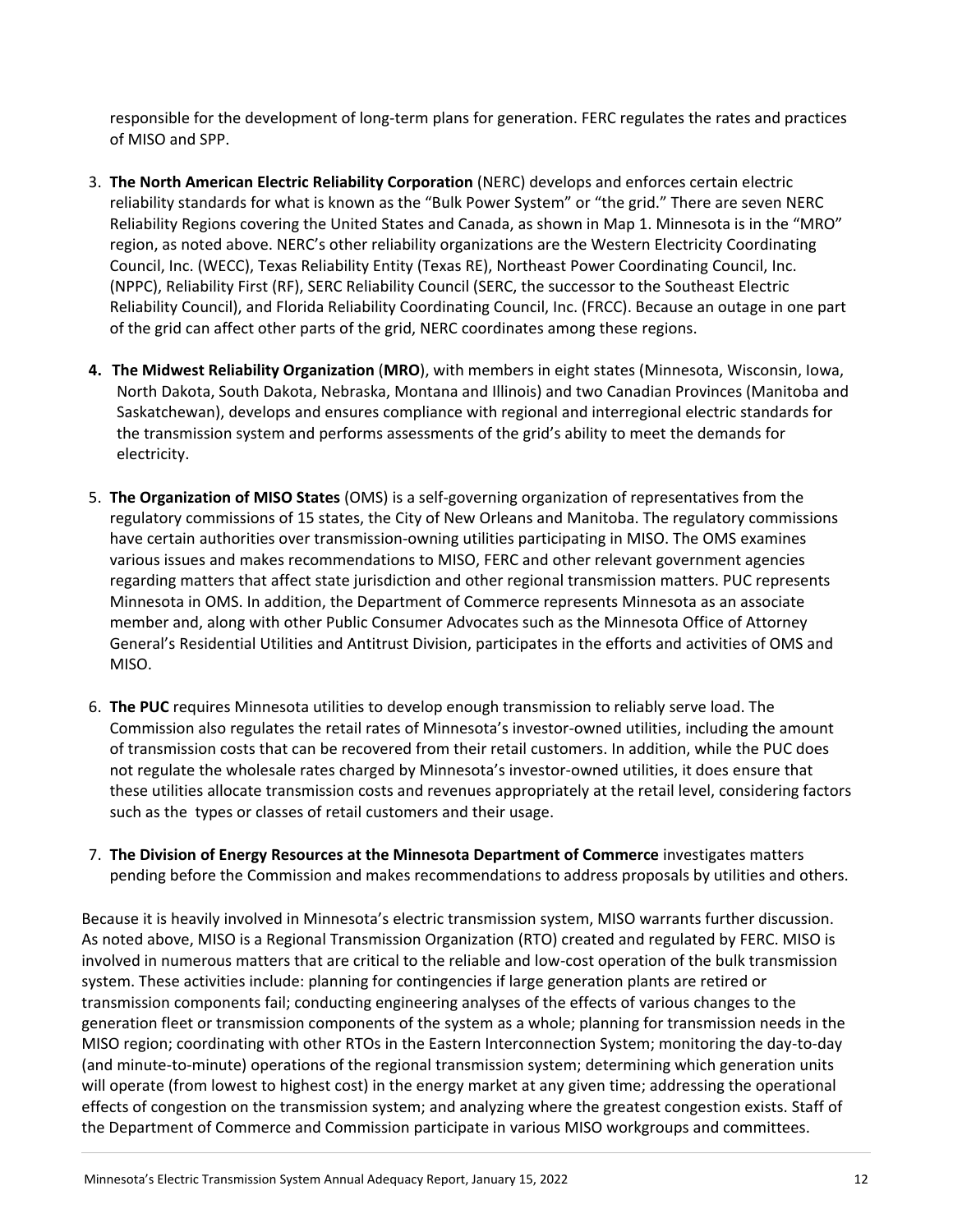As noted above, the geographical area of MISO's region spans 15 states and, for reliability purposes, a Canadian province. To focus its review of the reliability of the transmission system, MISO established resource "planning reserve zones." In its planning, MISO focuses on ensuring that there are adequate electric resources to meet the needs in each zone and considers any limits on a region's ability to import or export electricity.

As shown in Map 3, below, most of Minnesota is part of Planning Reserve Zone 1, along with the western half of Wisconsin, portions of North Dakota, and certain parts of Montana, South Dakota, and Illinois. The 13 utilities in Zone 1 include: Central Minnesota Municipal Power Agency, Dairyland Power Cooperative, Great River Energy, Heartland Consumers Power District, Minnesota Municipal Power Agency, Minnesota Power, Missouri River Energy Services<sup>27</sup>, Montana-Dakota Utilities, Northern States Power (Xcel Energy), Otter Tail Power, Rochester Public Utilities, the Southern Minnesota Municipal Power Agency, and Willmar Municipal Utilities.

## <span id="page-12-0"></span>**How Much Transmission Is Enough?**

#### **Minnesota's Transmission System**

When the initial transmission system was designed and built over 60 years ago, items such as home computers, video games, cable TV and cellphones were unheard of. Few customers had air conditioners, and few plug-in appliances had been invented or available. Those transmission facilities were sized and constructed to meet the electricity needs of the population and economy at the time with some assumptions for growth based on certain expectations at that time.

In response to the changing location of electric generation facilities, high-voltage transmission backbone projects were constructed in Minnesota between 2004 and 2012 and more may be needed in the future to cost effectively integrate new renewable energy technologies. Moreover, Minnesota residents and industry also need acceptable power quality, meaning evenly delivered energy without power surges and other fluctuations that can affect computers and other sensitive electronic devices. A lack of capacity on the grid could lead to some locations in the state where power quality would become unacceptably poor. Further, in some locations and times, too much electricity is trying to flow on the lines causing congestion or "grid lock," resulting in economic and reliability problems in making sure electricity can be delivered where it is needed.

While the use of the transmission system varies with the overall demand for electricity and location of the supply, transmission planning requires a focus on the amount and timing of the highest demand and need to import or export electricity between regions. In some regions the need is to be able to export power. However, sometimes, the need to export power is when the demand for electricity is low, and the supply of electricity exceeds demand in an area. This imbalance typically occurs during overnight hours in the spring and fall when the demand for power is low and the generation of electricity from certain resources, such as wind, is high.

When planning for the supply of electricity, the highest demand for electricity (peak demand) during the day and the season is reviewed. While peak demand for electricity in the MISO region has typically occurred in the summer, MISO must also plan for meeting high winter loads. For example, temperatures in January and February of 2014 were exceedingly cold during the two "polar vortexes" experienced in that year. Further, cold weather and difficulties with generation facilities and demand resources in the southern part of MISO's region caused price spikes in January 2018, in late January 2019 and in February 2021.

<sup>&</sup>lt;sup>27</sup> Some of Missouri River Energy Services' members have joined MISO and some members joined SPP.

Minnesota's Electric Transmission System Annual Adequacy Report, January 15, 2022 13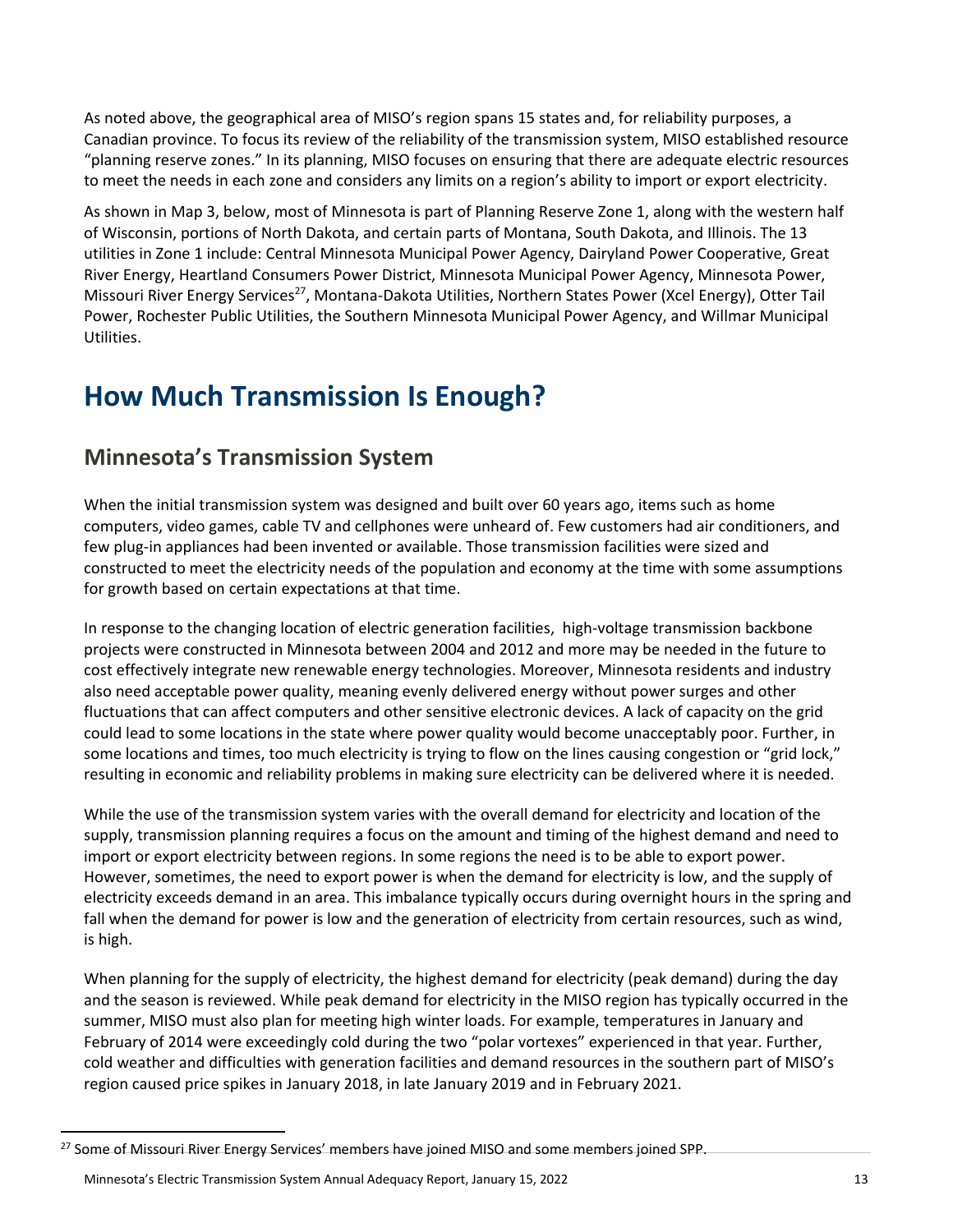In addition, well-designed transmission systems help facilitate more efficient use of generation resources. A transmission system or "grid" that covers a broader region and multiple utilities, with access to a larger portfolio of generation resources, allows strategic use of the most efficient resources available on the grid at any given moment. Since the grid deploys least-cost generators first, having access to more generators can help reduce electricity prices. As indicated above, in its role as a regional transmission organization, MISO helps coordinate both regional transmission planning and operations. These functions help to mitigate potential inefficiencies that can result from a balkanized utility grid that is based on individual utilities planning and operating their systems solely to meet the needs of their customers in their own service territories. Being aware of the various costs of resources in its region, MISO can provide direction to its members on how to dispatch those resources more efficiently overall.

As a result, planning the transmission system means meeting not only the overall expected peak demand for power, typically in summer months, but also the demand for relatively high amounts of power during extreme weather and other circumstances. Moreover, when generation capacity is higher than the demand for electricity in a region, the need to move or export electricity increases. Transmission planning also considers changes in technologies and the economy. While excess transmission capacity could result in additional costs and environmental impacts, a shortage in transmission capacity would have negative effects on the cost and reliability of electricity.

MISO's stated guiding principles for transmission planning include:

- 1. Develop transmission plans that will ensure a reliable and resilient transmission system that can respond to the operational needs of the region.
- 2. Make the benefits of an economically efficient electricity market available to customers by identifying solutions to transmission issues that are informed by near-term and long-range needs and provide reliable access to electricity at the lowest total electric system cost.
- 3. Support federal, state, and local energy policy and member goals by planning for access to a changing resource mix

The minimum time period that should be considered in planning for new facilities is the number of years that it takes to build new transmission lines (including assessing a need, conducting engineering analysis, working with local communities and landowners, obtaining needed permits and installing the lines). It can take a decade for a large transmission line to move from planning through permitting and construction to be placed in service. Thus, it is necessary to plan at least ten years in the future to ensure that the transmission system is ready to meet future needs.

#### **Battery Storage as a Transmission Asset**

Strategically placed generation and storage facilities could also help ensure reliable electric service, particularly when such resources are relatively low cost and located in areas where such resources can address congestion on the transmission system. For example, storage resources placed in strategic areas may delay or prevent the need to build new transmission.

However, these programs should not be expected to put off needed changes to transmission indefinitely. Further, conservation might increase the need for new transmission if it occurs in an area where there are limits to the amount of generation that can be exported. For example, as more renewable energy has been added in and near Minnesota, there often is a greater need to build more transmission to export the power during off-peak hours when demand is low and renewable energy generation can be higher.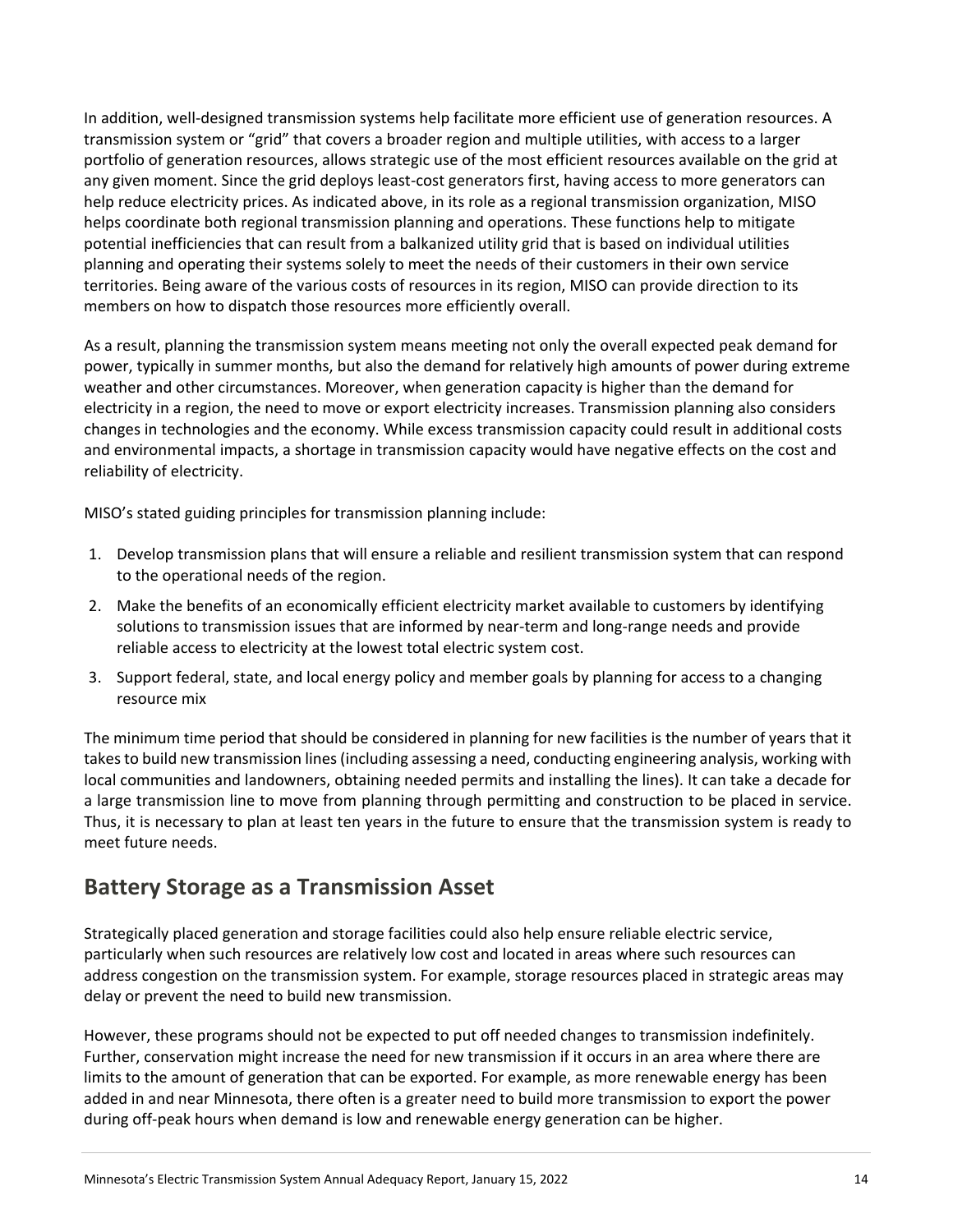## <span id="page-14-0"></span>**Federal and State Actions Related to Minnesota's Transmission Grid in 2021**

Additions to transmission are needed not only due to factors in Minnesota, but also due to federal and regional governmental actions directly affecting the use of Minnesota's transmission grid (as well as other states' grids). Issues that developed in 2021 with potential effects on Minnesota are described in this section of the report.

#### **Federal Legislation: Infrastructure Investment and Jobs Act**

On November 15, 2021, President Biden signed into law the \$1.2 trillion Infrastructure Investment and Jobs Act (Act). The Act includes approximately \$27 billion in new spending over five years on the nation's energy grid. Most of the funding targets updating and improving the existing grid, with some targeted towards new transmission lines. Some of its key provisions include:

- Directing the U.S. Department of Energy (DOE) to establish a \$5 billion grant program for grid hardening and weatherization to help reduce the impacts of extreme weather events on the grid.
- Authorizing \$6 billion toward grid reliability and resilience research, development, and demonstration, including \$1 billion specifically for rural areas. This new program includes innovative approaches to transmission, distribution and storage infrastructure that is implemented at the state level by publicly regulated entities on a cost-share basis.
- Authorizing \$3 billion in the Smart Grid Investment Matching Grant Program to deploy technologies that enhance grid flexibility.
- Establishing a \$2.5 billion Transmission Facilitation Fund and a Transmission Facilitation Program, positioning DOE to leverage federal funding to reduce the overall risks of transmission projects.
- Authorizing \$500 million to the State Energy Program to support state transmission and distribution planning, among other activities.
- Authorizing \$350 million to develop advanced cybersecurity technologies for the energy sector.
- In addition to these funds, the Act addresses some aspects of federal oversight of transmission siting and planning, summarized below in the federal and state jurisdiction section of this report.

Many of the details of these programs, and their specific applicability to Minnesota and the organizations with roles in the transmission system, will be determined by the Department of Energy over the coming months and years.

#### **Federal Regulatory and Planning Developments**

Federal and state actions regarding the high-voltage transmission system are often related to filings by MISO at the FERC, so an overview of MISO operations is provided below to help understand the underlying issues being addressed. Due to its wide swath and differences in certain areas, MISO divided its system into the following four geographical regions for transmission planning and ten geographical regions for resource adequacy: MISO East Region, MISO Central Region, MISO West Region, and MISO South Region. Map 2 below shows MISO's four geographical regions for transmission planning.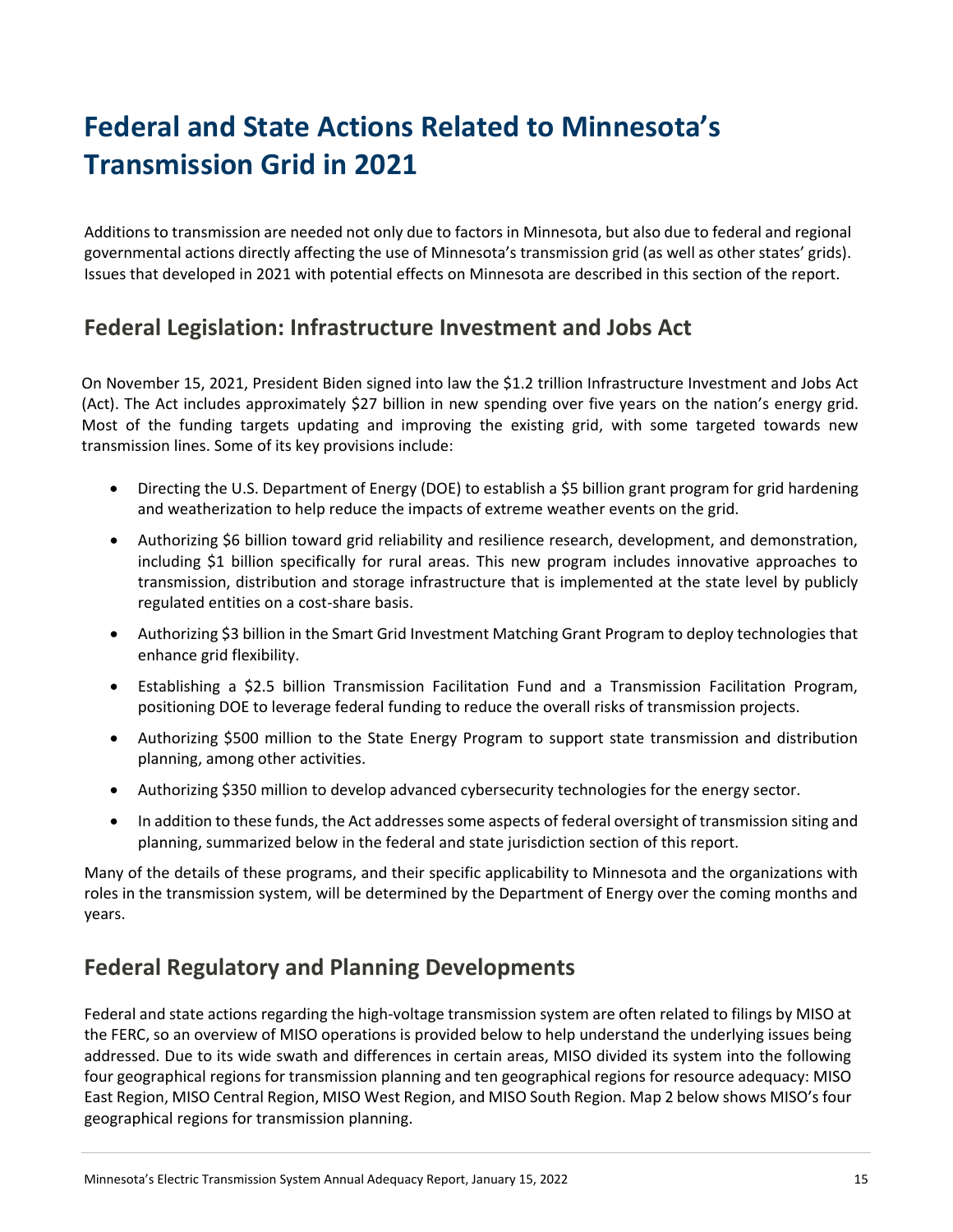**Map 2: MISO Planning Subregions**



In addition, MISO has 10 "planning reserve zones" to focus on each region and to help ensure that there are adequate electric resources to meet the needs in each zone (also known as "resource adequacy"). See Map 3.

Minnesota is part of MISO's Planning Reserve Zone 1, along with the western half of Wisconsin, all of North Dakota and portions of Montana, South Dakota and Illinois. Utilities included in Zone 1 are Dairyland Power Cooperative, Great River Energy, Montana-Dakota Utilities, Minnesota Power, Northern States Power, Otter Tail Power and the Southern Minnesota Municipal Power Agency. The utility that serves Minnesota in Zone 3, in the southernmost part of Minnesota, is Interstate Power and Light<sup>28</sup>, which sold its transmission resources to ITC Midwest, a transmission-only utility. Interstate also sold its distribution system to the Southern Minnesota Electric Cooperative.

<sup>&</sup>lt;sup>28</sup> Noted in Map 3 as ALTW for Alliant Energy West.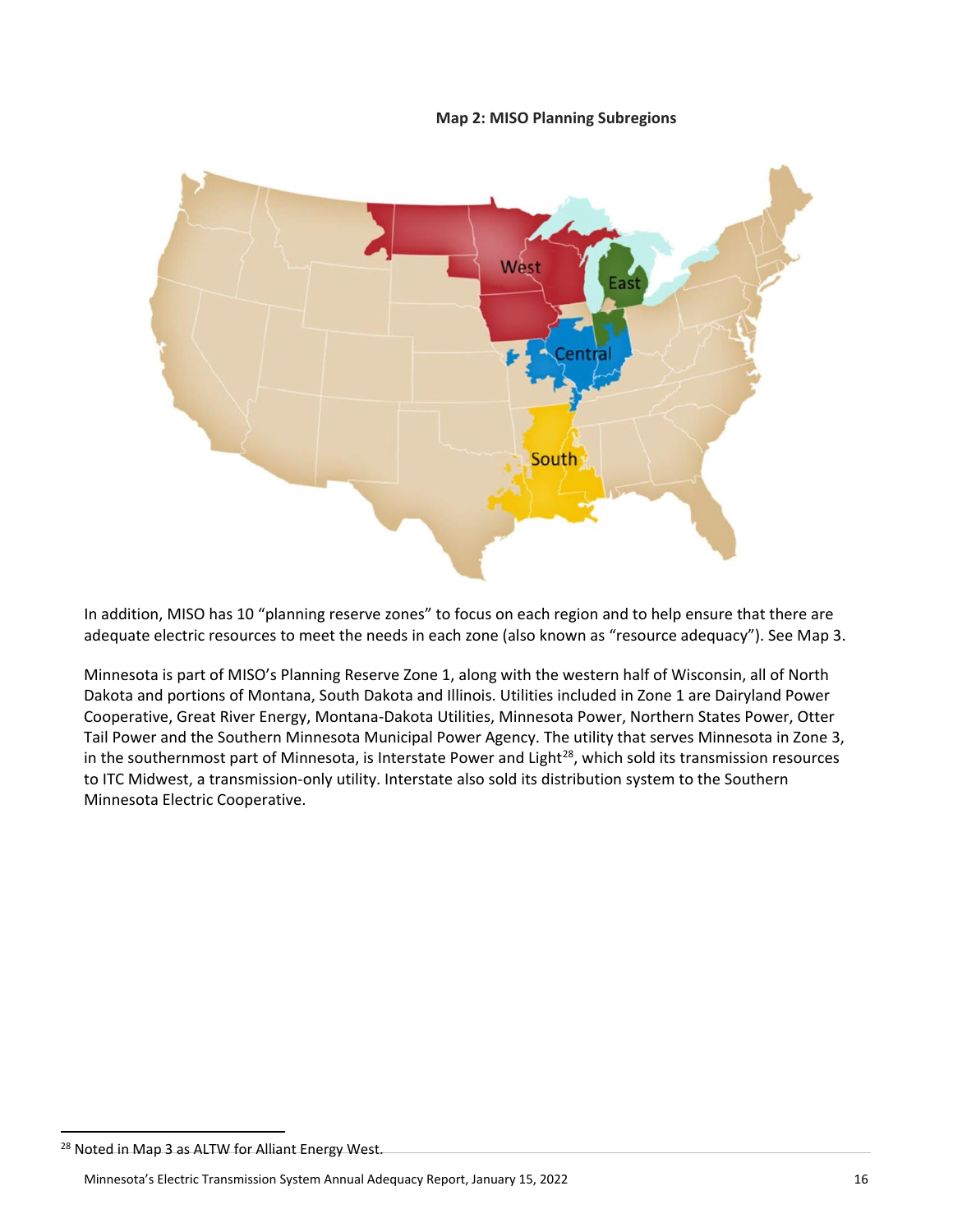#### **Map 3: MISO'S Resource Planning Zones**

#### *Source: The Midcontinent Independent System Operator*



#### *Constraints on Power Transfers within MISO*

The amount of electricity that MISO North can export to and import from MISO South has been limited since shortly after MISO integrated the Entergy region (MISO South) in 2013. SPP filed a complaint with FERC, claiming that MISO should pay for certain transfers that exceed 1,000 MW. Under a settlement, MISO is currently paying SPP and Joint Parties more than it previously did to transfer power over 1,000 MW. The annual cost to maintain the settlement is estimated to be up to \$38 million and is dependent on the capacity factor usage of the interface.

Late in 2016, MISO launched the Footprint Diversity Study, to examine the 1,000 MW limit. Of the 35 transmission projects that were studied to solve the congestion, none passed the benefit-to-cost ratio of 1.25 used within the Market Congestion Planning study process to assess which projects might be cost- effective. While there are significant potential savings in settlement costs, the minimal amount of physical congestion on the interface between MISO North/Central and MISO South within MISO's models did not provide enough economic benefit to justify a project. MISO is generally planning to assess potential new projects for the North-South interface as part of its LRTP study in 2023 or 2024.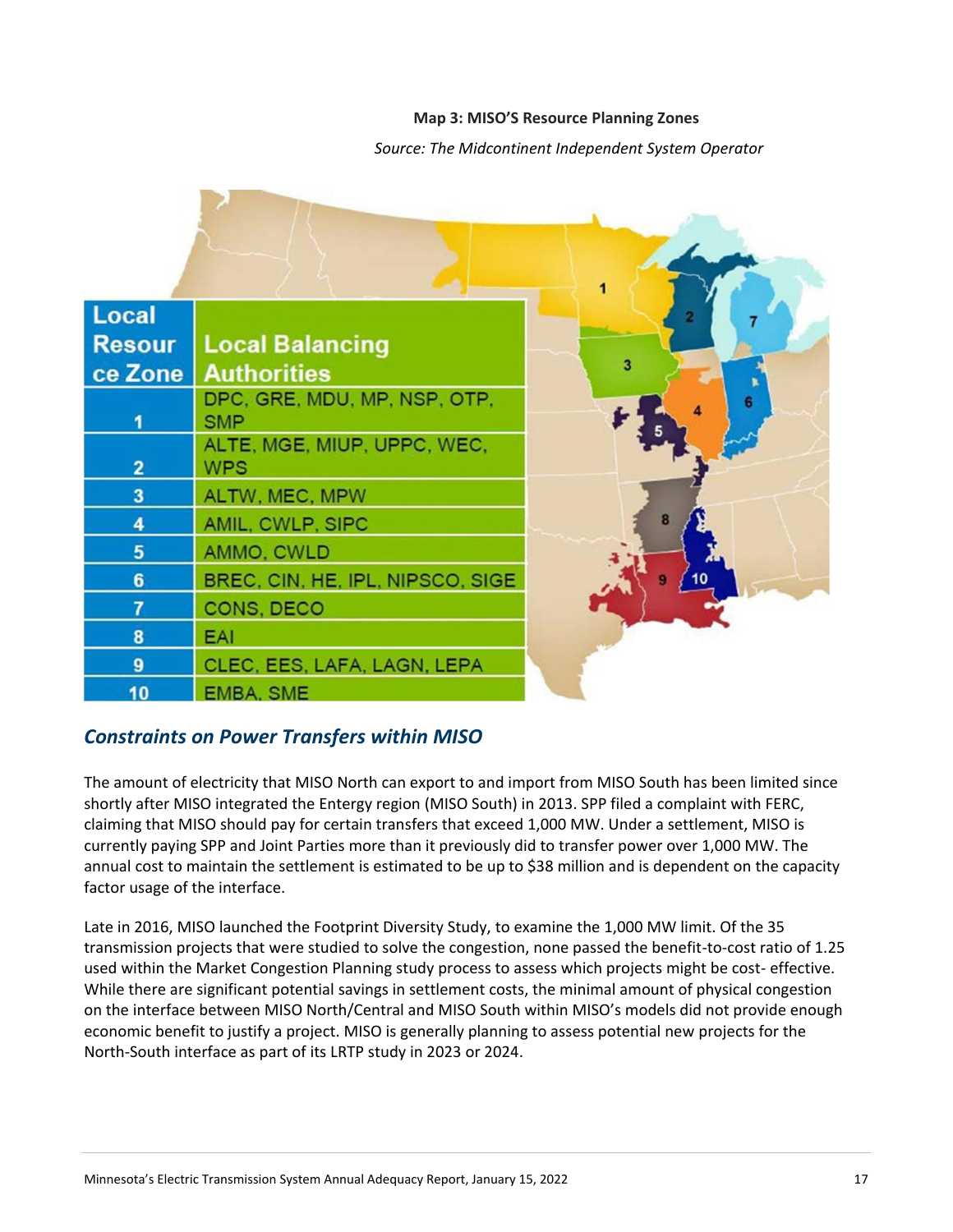#### *MISO's Competitive Bid Process for Regional Transmission (Transmission Developer Qualification and Selection)*

One of FERC's stated goals is to promote competition for the construction of transmission projects. FERC in Order 1000 eliminated a federal (but not state) right of first refusal on regionally cost shared transmission projects. Minnesota passed an incumbent utility "Right of First Refusal"—or ROFR—statute in 2012. This act provides in-state utilities with "the right to construct, own, and maintain an electric transmission line that has been approved for construction" by a FERC-regulated transmission planning process. The utility that owns the existing facilities that interconnect with the new line has 90 days following approval by the FERC-regulated process of the new line to notify the PUC of whether it intends to construct the line. If the utility does not intend to construct the line, the PUC may order it to do so. Otherwise, other entities may have the opportunity to construct the line. See Minn. Stat. § 216.246.

In November 2020, as part of on-going litigation, a non-utility transmission line developer petitioned the Supreme Court to review an U.S. Court of Appeals Eighth Circuit decision upholding Minnesota's ROFR law.<sup>29</sup> The United States Supreme Court declined to hear that case in March 2021.

Minnesota does promote transmission cost control and competition through other means. For example, existing certificate of need (CN) law does require the PUC to consider alternatives to proposed facilities. In addition, the Department, and the PUC typically approves, "soft" cost caps in CN proceedings. One such project near Mankato, referred to as "Huntley-Wilmarth," was approved by MISO in December 2016. The project establishes a transmission line to interconnect substations owned by Xcel Energy and ITC Transmission. The Commission granted the certificate of need and the route permit for the project on August 5, 2019.

#### *MISO's Multi‐Value Transmission Project Portfolio*

In 2011, MISO approved a portfolio of 17 different transmission projects across the MISO North, Central and East footprint, the costs of which were regionally shared across the MISO footprint at the time. The projects, referred to as multi-value projects or "MVP" projects, $30$  had a wide variety of goals, including to:

- Provide benefits in excess of costs under the scenarios studied. In this case the benefit-to-cost ratio for the MVP portfolio ranged from 1.8 to 3.0.
- Maintain system reliability by resolving various reliability violations defined by federal reliability standards. The MVPs addressed violations on approximately 650 transmission elements for more than 6,700 system conditions and mitigated 31 system instability conditions.
- Enable 41 million MWh of wind energy per year to meet renewable energy mandates and goals.
- Provide an average annual value of \$1,279 million over the first 40 years of service, at an averageannual revenue requirement of \$624 million.
- Support a variety of generation policies by using a set of energy zones that support wind, natural gas and other fuel sources.

Two of the 17 MVP projects are in Minnesota: the 345 kV line between Brookings, South Dakota, and the Southeast Twin Cities and the 345 kV line from Lakefield Junction to Winnebago, Iowa. Overall, final construction costs for these projects were generally in line with cost estimates used by MISO when adjusted

<sup>&</sup>lt;sup>29</sup> [Summary of ROFR Petition to US Supreme Court](https://statepowerproject.org/update-november-12-2020-transmission-developer/)

<sup>&</sup>lt;sup>30</sup> [MVP Report](https://www.misoenergy.org/planning/planning/multi-value-projects-mvps/#t=10&p=0&s=&sd=)

Minnesota's Electric Transmission System Annual Adequacy Report, January 15, 2022 18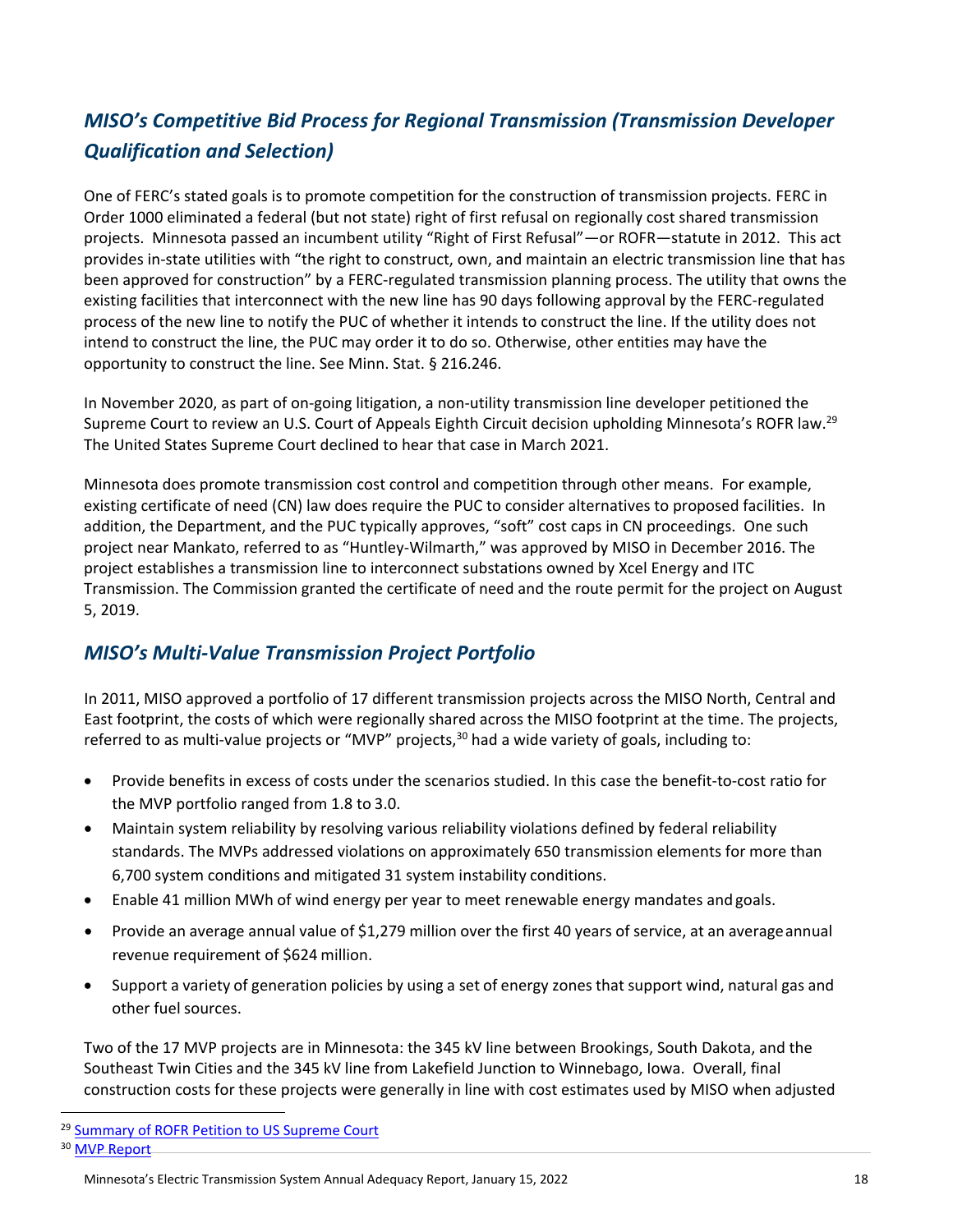for inflation, with some projects under budget and some over.

In Minnesota, Commerce and the PUC hold investor-owned utilities accountable for the costs proposed in certificate of need proceedings by not only comparing actual costs (escalated to current dollars) to estimated costs, but also preventing rate-regulated transmission owners from charging cost overruns to ratepayers without a proper vetting process. Rate-regulated utilities may charge ratepayers for cost overruns only if: 1) there was no competitive process used to select the project, 2) utilities can justify why it is reasonable to charge such cost overruns to ratepayers, and 3) the utility files a general rate case (cost overruns are not charged to ratepayers through rider rates prior to the rate case).

Planning for this MVP portfolio of transmission projects began in 2007. As of December 2021, all 17 MVP projects have been approved in state regulatory proceedings. Construction is now complete on 16 of the 17 projects. The last project to get regulatory approval, the Cardinal-Hickory Creek Project, is under construction and has an estimated in-service date of 2023 pending ongoing litigation.

#### *Distributed Energy Aggregation in Interstate Markets: FERC Order 2222*

On September 17, 2020 FERC issued a new final rule intended to enable aggregators of distributed energy resource (DER) like small generators, rooftop solar, behind-the-meter batteries and electric vehicles to compete in all regional organized wholesale electric markets.<sup>31</sup> The underlying purpose is to remove what FERC sees as existing barriers to distributed generation and to increase the competitiveness of wholesale markets. MISO's compliance filing is due April 2022, with implementation details to be worked out over the next several years. MISO held a series of DER Task Force meetings throughout 2021 that will continue into at least early 2022 that serve as a clearing house for discussions on MISO's Order 2222 compliance filing.

#### *FERC Advanced Notice of Proposed Rulemaking (ANOPR) on Regional Transmission Planning and Cost Allocation and Generator Interconnection*

On July 15, 2021 FERC issued an [Advanced Notice of Proposed Rulemaking](https://www.ferc.gov/media/e-1-rm21-17-000) (ANOPR) that potentially sets in motion a new federal rulemaking process that may change the rules governing planning and expansion of the nation's electric transmission system.<sup>32</sup> The ANOPR expresses concern that the current rules for planning, cost allocation, and interconnection of generation, all of which were adopted a decade or more ago, are no longer resulting in economically efficient transmission expansion that reflects the need to add large amounts of renewable generation to the grid in the next two decades. The ANOPR received 376 initial comments totaling thousands of pages. Commerce filed initial comments in the docket in October 2021.<sup>33</sup>

32[FERC Transmission ANOPR](https://www.ferc.gov/media/e-1-rm21-17-000)

<sup>31</sup> [FERC Order 2222 Press Release,](https://www.ferc.gov/news-events/news/ferc-opens-wholesale-markets-distributed-resources-landmark-action-breaks-down) dated September 17, 2020

<sup>33</sup> [Minnesota Department ANOPR Comments 10.12.21](https://elibrary.ferc.gov/eLibrary/filelist?accession_number=20211012-5564)

Minnesota's Electric Transmission System Annual Adequacy Report, January 15, 2022 19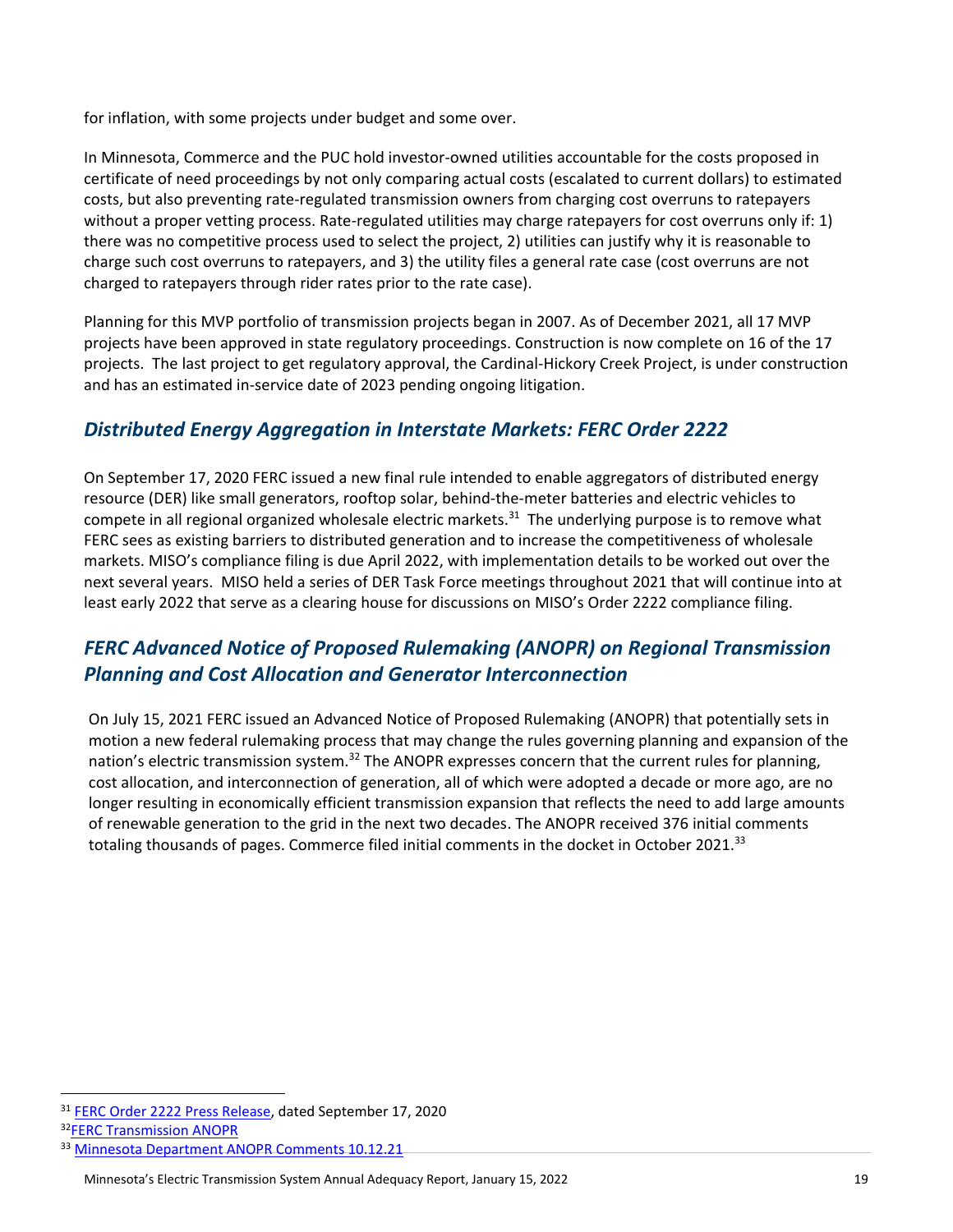#### *FERC Proposed Rulemaking (NOPR) on Dynamic Line Ratings*

There is increased industry interest in improving the operating capacity and efficient use of the existing highvoltage transmission system while longer range transmission capacity issues are addressed. These technologies are sometimes referred to generically as "Grid Enhancing Technologies." For example, transmission line ratings currently based on seasonal or static assumptions may allow less transmission system transfer capability than the transmission system can provide, leading to restricted flows and increased congestion costs. Conversely, static ratings can also lead to overloading a line under some conditions.

FERC released a draft line ratings notice of proposed rulemaking (NOPR) on November 19, 2020 that proposed to require transmission providers to implement ambient-adjusted ratings and seasonal line ratings on their lines, require RTOs to allow transmission owners to electronically update ratings at least hourly, and require TOs to share rating values and rating methodologies with the RTOs and the Independent Market Monitor. 34 OMS worked closely with MISO and the MISO transmission owners (TOs) for almost a year to better understand how line ratings work in MISO and is likely to submit extensive comments.

Ambient adjusted rating changes are based on temperature alone. More complicated, but potentially more valuable, Dynamic Line Ratings are based not only on forecasted ambient air temperature, but also on other weather conditions such as wind, cloud cover, solar irradiance intensity, precipitation, and/or on transmission line conditions such as tension or sag. The FERC NOPR provides extensive background on the technologies, potential benefits, and approaches to implementation.

On December 16, 2021, FERC issued a final rule on the use of ambient-adjusted ratings. This final rule requires all transmission providers, both inside and outside of organized markets, to use ambient-adjusted ratings as the basis for evaluating near-term transmission service to increase the accuracy of near-term line ratings. While the final rule does not mandate the adoption of dynamic line ratings – ratings that vary more frequently and account for other factors like wind speed – the rule does require that organized market operators establish and maintain systems and procedures necessary to allow transmission owners that would like to use dynamic line ratings the ability to do so.  $35$ 

#### *MISO Storage as a Transmission Only Asset Tariff (SATOA)*

On August 10, 2020 FERC accepted MISO's proposal that allows energy storage resources to be selected as transmission-only assets as part of the grid operator's annual grid expansion plans. FERC accepted the proposal despite various objections to MISO restricting these assets only to storage owned by transmission owners.<sup>36</sup> DTE Electric Company and other parties recently appealed this FERC decision to the United States Court of Appeals for the District of Columbia. Oral argument at the DC Circuit was scheduled for December 2021.

<sup>34</sup> <https://www.ferc.gov/media/rm20-16-000>

<sup>&</sup>lt;sup>35</sup> The initial FERC News Release is available here[: https://www.ferc.gov/news-events/news/ferc-rule-improve-transmission-line](https://www.ferc.gov/news-events/news/ferc-rule-improve-transmission-line-ratings-will-help-lower-transmission-costs)[ratings-will-help-lower-transmission-costs](https://www.ferc.gov/news-events/news/ferc-rule-improve-transmission-line-ratings-will-help-lower-transmission-costs)

<sup>&</sup>lt;sup>36</sup> [SATOA Joint Request for FERC Rehearing,](https://www.edockets.state.mn.us/EFiling/edockets/searchDocuments.do?method=showPoup&documentId=%7bD0117F74-0000-C81D-9702-654396BBF425%7d&documentTitle=20209-166539-01) September 9, 2020. The Minnesota Department of Commerce joined in these comments.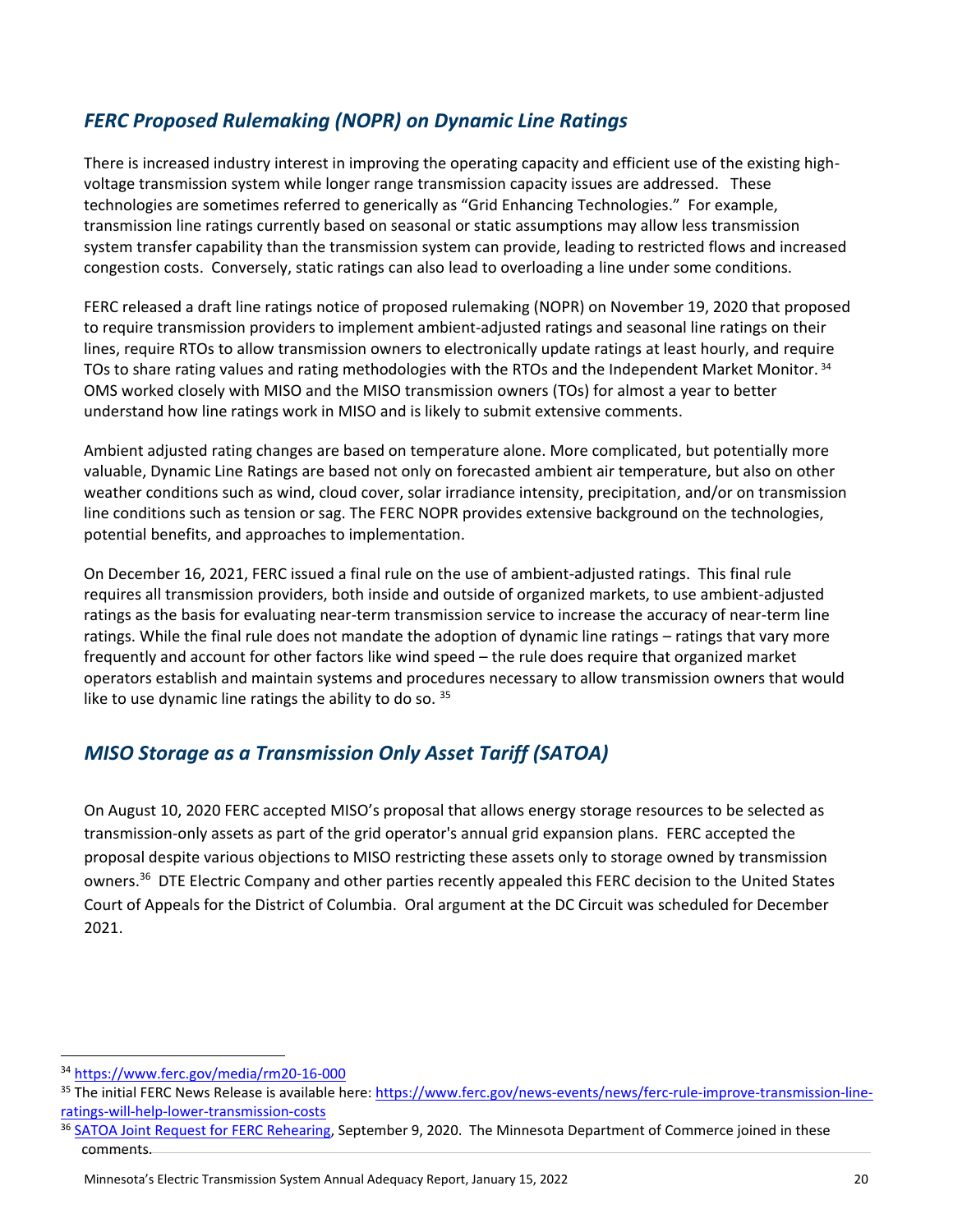#### *Complaint by Large Power Customers to FERC regarding MISO Transmission Owners' Return on Equity (ROE)*

As discussed in prior reports, a group of industrial end-users filed a complaint at FERC in late 2013 seeking to reduce the allowed return on equity (ROE) of MISO Transmission Owners and limit capital structure ratios and incentive equity adders. At that time, MISO transmission owners had a base ROE of 12.38 percent. The complaint sought to decrease the transmission owners' base ROE over 300 basis points below the thencurrent base ROE, to 9.15 percent.

In 2015, MISO's Public Consumer Group, of which Commerce is a member, provided testimony identifying the basis for decreasing the ROE to a reasonable level. FERC's Trial Staff filed briefs that were supportive of consumer advocates' positions. Transmission customers and consumer advocates argued that FERC's high ROEs imposed undue costs on consumers and distorted decision-making by encouraging utilities to build transmission rather than generation or distribution resources. While transmission resources are needed, it would not be appropriate to build only transmission to meet the electric needs of society since there must be an appropriate balance of production and delivery of electricity.

Because the PUC requires utilities under its ratemaking authority to offset high ROE transmission costs with high ROE transmission revenues, Minnesotans taking service from such utilities have been spared from paying high ROEs without the revenue offset. While these ratemaking decisions have reduced the harm of paying for high ROEs for such ratepayers in Minnesota, such benefits will be returned to Minnesota retail ratepayers only if utilities choose to provide a credit to Minnesota retail ratepayers for higher revenues or—as with utilities subject to the Commission's ratemaking—are required to do so. Even if Minnesota retail ratepayers receive the benefit of revenue offsets to reduce the high rates they pay for electric service, the distortion of utility decision-making remains an issue.

On December 22, 2015, Administrative Law Judge David H. Coffman issued an Initial Decision, determining that the allowed base ROE should be reduced by over 206 basis points (just over 2 percent), to 10.32 percent. On September 28, 2016, FERC approved Judge Coffman's Initial Decision, requiring MISO to refund the difference between the base ROEs of 12.38 percent and 10.32 percent, a reduction of over 200 basis points.

On July 2017, MISO filed its compliance filing showing that the transmission owners provided sizable refunds to Minnesota utilities in February and June 2017 that were flowed back to Minnesota customers. The final refund decision at FERC, however, is still under appeal.

More recently, following multiple rehearing requests, on November 19, 2020, FERC issued Opinion No. 569-B, in which it made minor modifications to the discussion in, but largely reaffirmed, its previously issued Opinion No. 569-A wherein FERC revised its return on equity (ROE) analysis and methodology.<sup>37</sup> This FERC decision is currently also under appeal at the Court of Appeals for the District of Columbia.

#### *Incentive ROEs for Transmission*

In another long-running issue, FERC originally granted ROE adders of 100 basis points to companies that were transmission-only companies to encourage such structures. Previously, Commerce participated with Joint Consumer Advocates to urge FERC to eliminate or reduce this ROE adder; FERC reduced the adder in half, to 50 basis points. Commerce and other consumer advocates opposed FERC giving a bonus ROE of 50 basis points for ITC since changes in that utility's corporate structure called into question its independence from

<sup>&</sup>lt;sup>37</sup> [FERC ROE Order](https://www.ferc.gov/sites/default/files/2020-11/11-2020-E-3.pdf) November 2020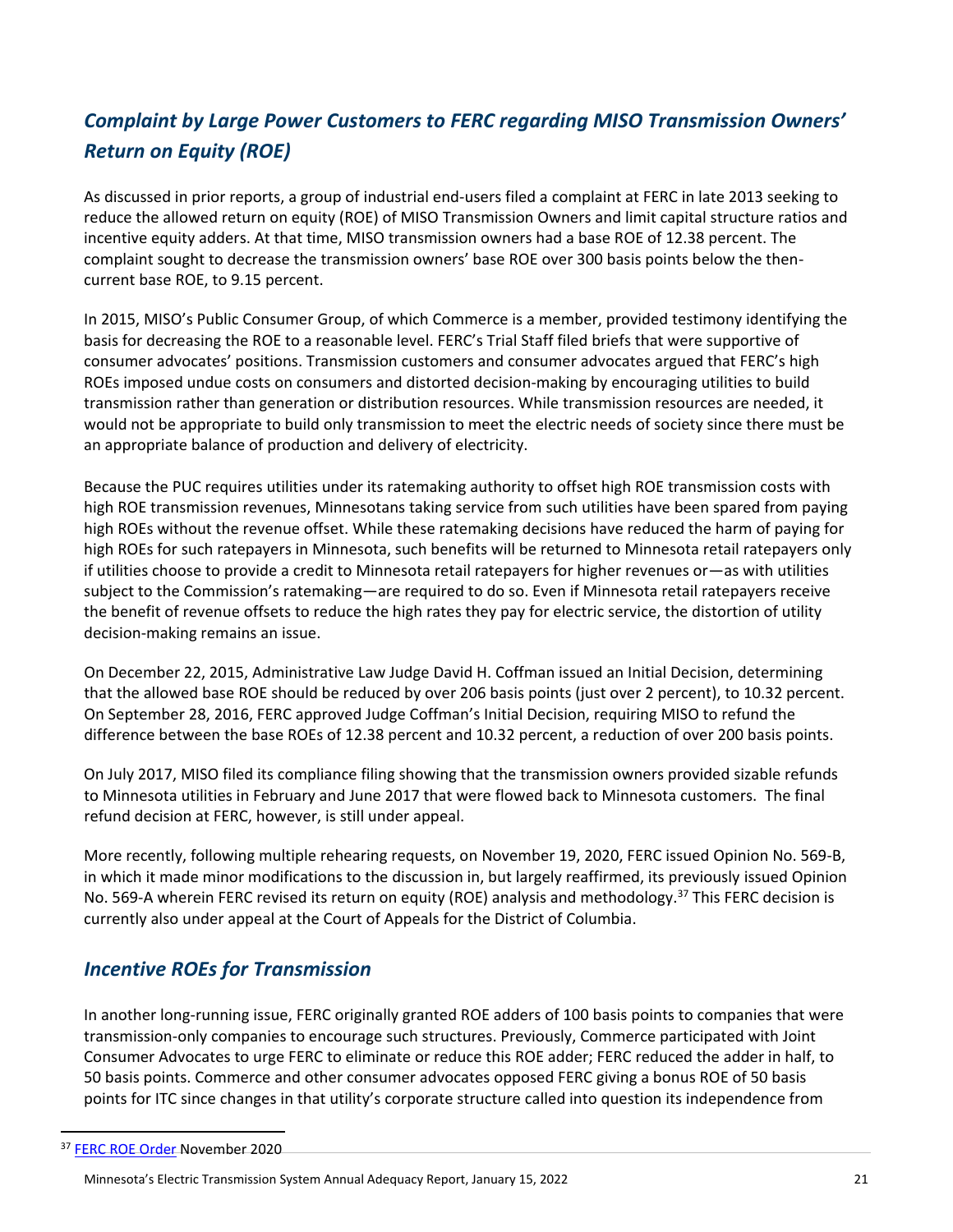generation facilities. On Oct. 18, 2018, FERC reduced ITC's independence ROE adder from 50 to 25 basis points. FERC concluded that ITC is still "independent" following its acquisition by Fortis and GIC, but less independent than it was before, which means ITC is still eligible for an independence adder, but a smaller one. In September 2019 ITC appealed this FERC decision to the DC circuit and OMS has intervened in support of FERC (19-1190).

Additionally, the Joint Consumer Advocates and the Organization of MISO States filed separate protest comments with FERC on January 5, 2018, to oppose Ameren Service's request for 100 basis point ROE incentive adder (on top of their 10.32% base ROE), for the Illinois River & Mark Twain components of the Grand Rivers Project. Ameren did not support why this ROE incentive adder was needed, particularly since Ameren already has incentives for cost mitigation. On February 13, 2018, FERC denied Ameren's request for a 100-basis point adder. On March 30, 2018, the OMS and Joint Consumer Advocates filed a joint answer to Ameren's rehearing request. On November 5, 2018, on rehearing FERC granted a 50-basis point ROE incentive adder (reduced from the 100-basis point adder requested by Ameren Service).

In a FERC Order issued on March 21, 2019 in Docket No. PL19-3, FERC issued a Notice of Inquiry (RM20-10), seeking comments on the scope and implementation of its electric transmission incentives regulations and policy. The OMS (with Commerce and the PUC supporting) filed comments with FERC recommending the evaluation of granting ROE incentive adders on a case-by-case basis.<sup>38</sup> The comments recommended keeping benefits to consumers at the forefront of any analysis to determine whether to grant or eliminate ROE transmission incentives and supported non-ROE incentives first for mitigation of transmission project risks. A FERC decision on the issue is still pending.

#### *U.S. Department of Energy Defense‐Critical Electric System Review<sup>39</sup>*

The United States Department of Energy (DOE) includes transmission infrastructure in an on-going evaluation of electric power system assets that may be crucial to national security. DOE's review of defense-critical electric infrastructure can result in designations of electric system assets that are identified as critical to national defense. DOE's review may also help identify and prioritize areas of the electric system that need additional investment and/or hardening against potential threats or disruptions. Transmission infrastructure in Minnesota that is deemed defense-critical may require increased security measures, additional investments and/or may be subject to emergency orders and rules issued by the Secretary of the Department of Energy in an emergency.

## <span id="page-21-0"></span>**Challenges to Transmission Planning‐Potential Impacts to Minnesota**

#### **New Transmission Projects Raise Concerns about Land Use and Land Rights**

In recent years, natural gas pipelines, electric utilities and crude oil pipelines, have sought approval to construct new energy projects in Minnesota. Since the siting process in Minnesota mandates public meetings and hearings and other outreach efforts to potentially impacted residents, landowners and the general public,

<sup>38</sup> [Joint Comments on FERC Incentive Adders,](https://www.edockets.state.mn.us/EFiling/edockets/searchDocuments.do?method=showPoup&documentId=%7bD0416D73-0000-CC16-B9FE-9028A3005409%7d&documentTitle=20207-165065-01) July 1, 2020

<sup>39</sup> 16 U.S. Code § 824o–1

Minnesota's Electric Transmission System Annual Adequacy Report, January 15, 2022 22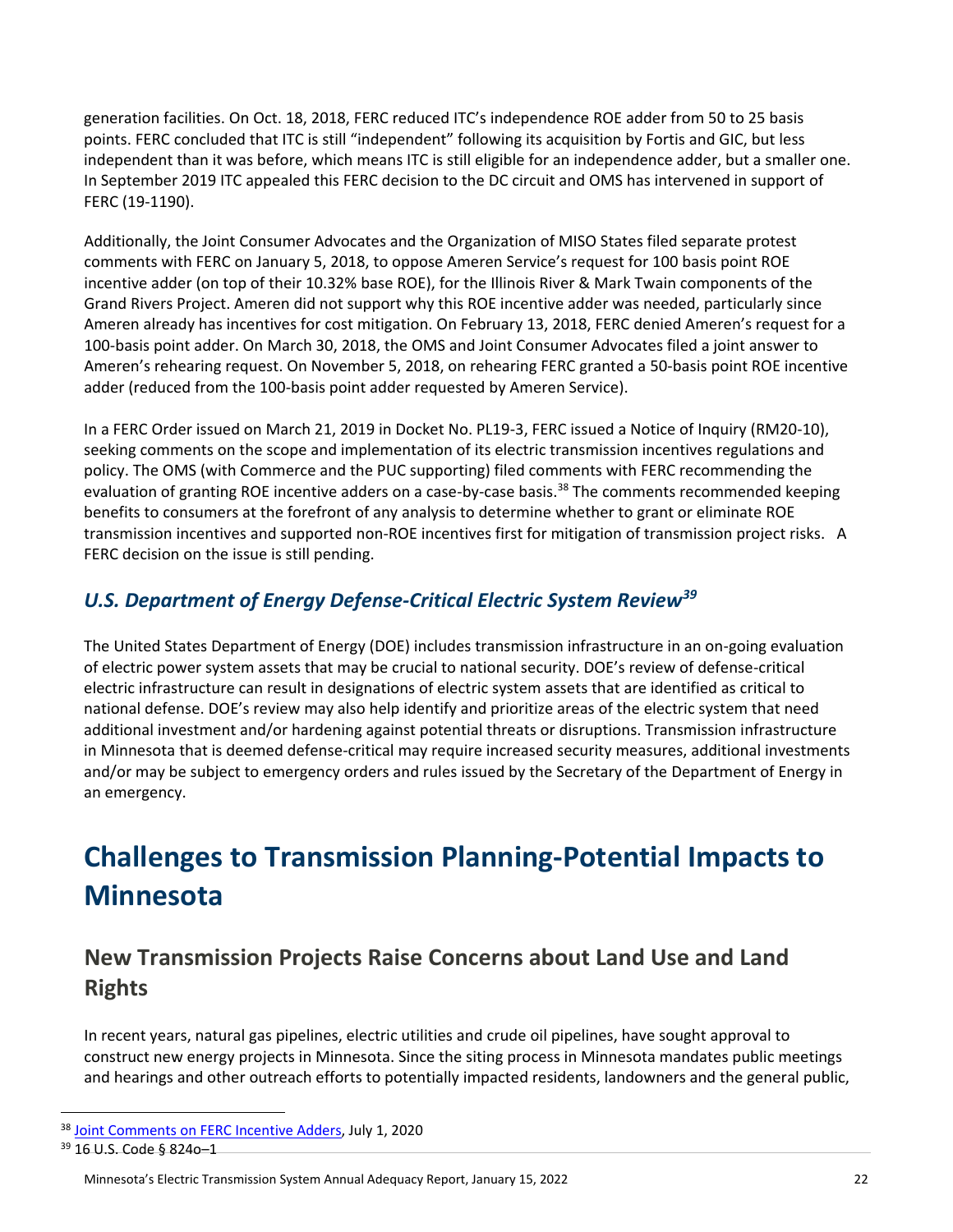the legal framework and other issues regarding land rights and land use are also receiving close scrutiny. In addition to wanting to know what benefit their area of the state would derive from a project, landowners and other affected citizens naturally want to know what their rights are regarding such projects impacting their land so they may be assured that their rights are not infringed upon during the process.

To date, answers to affected citizens and landowners have been identified during established regulatory processes. The answer to "what benefit does this project have for my area or my State," is a key question that is addressed in the State's Certificate of Need process<sup>40</sup> and land rights questions are addressed in various parts of Minnesota's statutes.

To help stakeholders understand facility permitting proceedings before the PUC that affect them and to help them have more productive input into those proceedings, the PUC created the specially designated position of Public Advisor. This position is responsible for implementing a program to better inform stakeholders and to advise them on how to have a meaningful voice in the permitting process.

#### **Cost Responsibility for Mitigation**

As utilities build more infrastructure, state regulators must ensure that utilities use cost discipline as they construct new resources. To encourage cost discipline and prevent ratepayers from paying more than is reasonable for new utility infrastructure, at a minimum, a utility must justify any cost recovery above the amount the utility originally indicated that the project would cost. This focus is important since decisions to approve or deny a project are based in part on cost effectiveness of the proposed facility. Consequently, it is important to minimize errors in estimation to avoid ill-informed decisions from being made that would result in higher system costs than necessary. Minnesota has built such discipline into its transmission approval process.

When utilities install infrastructure in an area, there are always mitigation measures employed to address local concerns. Thus, it is important to ensure that decisions made by a utility on behalf of local governments or citizens reasonably consider the cost implications noted above. Further, it is important that costs of any significant upgrades are equitably allocated to ratepayers, based on ratemaking principles such as costcausation, cost minimization and administrative feasibility. Discussions about such issues have occurred and are likely to continue in the future.

#### **Federal versus State Jurisdiction Over Siting and Construction**

The routing and permitting of interstate transmission lines been the province of the states (with limited exceptions) for virtually the entire history of the electricity industry in the United States. The grid formerly consisted of many localized transmission and distribution networks, so federal interest in siting of the transmission system was limited. In addition, state and local governments are well positioned to weigh the local factors that go into siting decisions, including environmental and scenery concerns, zoning issues, development plans, and safety.

However, the electricity transmission system in the 48 contiguous states has evolved into a complex continent-spanning network consisting of three major interconnections. Although the federal government has recently increased its authority over transmission reliability and in other areas, it has, for the most part, left transmission siting decisions in the hands of the states. However, as concerns over grid congestion and its impact in reliability have grown, the federal government has carved out a small role in transmission siting as a

<sup>40</sup> Minnesota Statute 216B.243

Minnesota's Electric Transmission System Annual Adequacy Report, January 15, 2022 23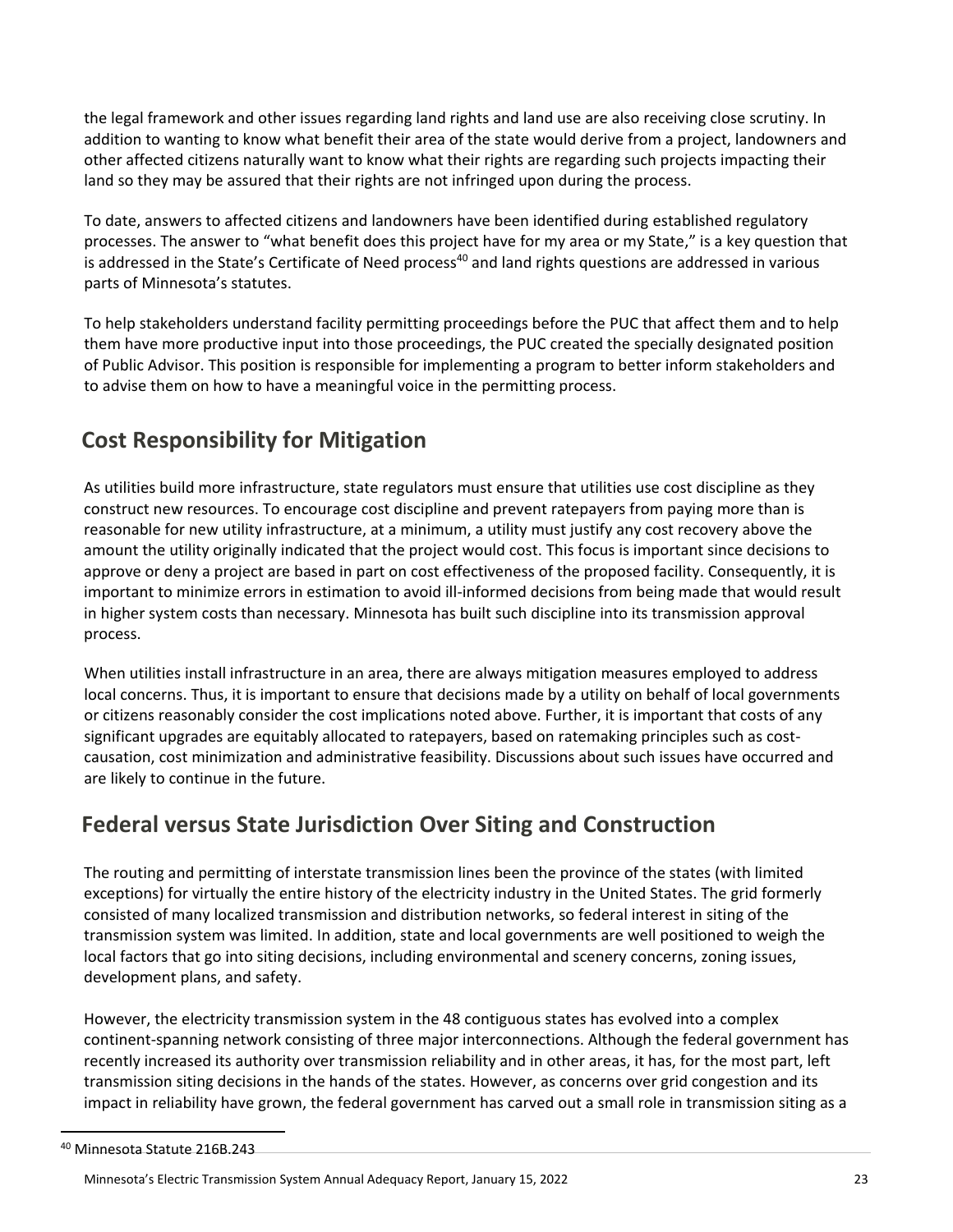"backstop" siting authority in designated transmission corridors.

When the United States Congress passed the Energy Policy Act of 2005, one section of the Act authorized the U.S. Department of Energy (DOE) to designate "National Interest Electric Transmission Corridors" based on DOE's findings after conducting a study of congestion. The 2005 Act then authorized FERC to permit the construction and operation of electricity transmission facilities within the boundaries of these DOE designated corridors. This authority, however, may not be exercised by FERC unless the state where the facility would be sited lacks the authority to issue the permit, the applicant does not qualify for the permit in the state, or the state has "withheld approval" of the permit for more than one year. Much debate and litigation occurred regarding whether "withheld approval" included rejecting a permit application. Partly as a result, FERC has to date never used this backstop permitting authority.

However, the federal Infrastructure Act of 2021 addresses this ambiguity by explicitly allowing FERC to overrule state objections whether the state "withheld approval" or denied approval within a DOE designated corridor. In addition, the 2021 Infrastructure Act, expands the scope of DOE's review by providing additional factors that DOE may consider when designating a National Interest Corridor. Specifically, DOE may now review whether a designation will "enhance the ability" of electric generation facilities "to connect to the electric grid," whether the designation will decrease electricity costs for consumers, and also whether the designation will enhance the United States' energy security.

DOE is not required to issue a new transmission congestion study until 2023. Because there are currently no DOE-designated National Interest Corridors, FERC is unable to issue permits today. Nevertheless, the Infrastructure Act's changes could affect the federal government's future role in the siting of electricity transmission projects – a role that has historically been almost exclusively within the purview of the states.